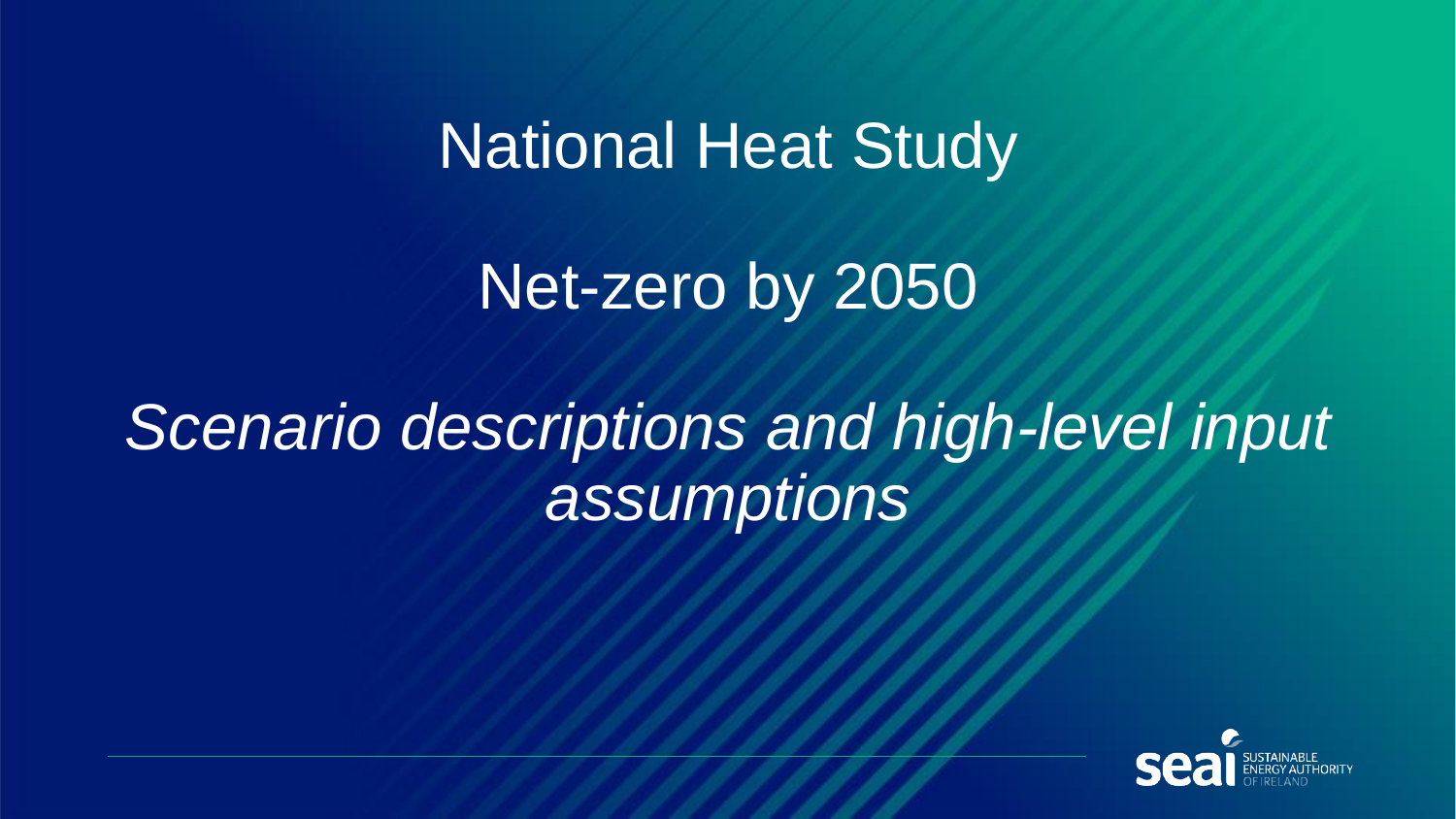## How to get to zero?



The baseline scenario, or **'business as usual' case**, shows the most likely development of energy demand, supply and transformation based on current knowledge, technological development and policy measures.



Policy supports **expansion of the gas grid**, implementation of **CCS/BECCS in power and industry**, the production of **green hydrogen**, and maximising **additional AD resources**.

**District heating limit of 10%** of heating demand in buildings.



Policy supports the **uptake of heat pumps**  alongside uptake of **energy efficiency**, **electricity network reinforcement**, and maximising **perennial energy crops**; the gas network extent reduced. **District heating limit of 30%** of heating demand in buildings.

**Diverse policy** flexibly supports **electrification** alongside use of **green hydrogen and biomethane,** implementation of **CCS/BECCS in power and industry**, and a mix of additional AD resources and perennial energy crops. **District heating limit of 20%** of heating demand in buildings.



**Immediate and diverse policy** supports **electrification in the near-term** alongside the increased use of **biomethane** in the **gas grid,** implementation of **CCS/BECCS in power and industry**, and maximising AD resources. **District heating limit of 30%**.

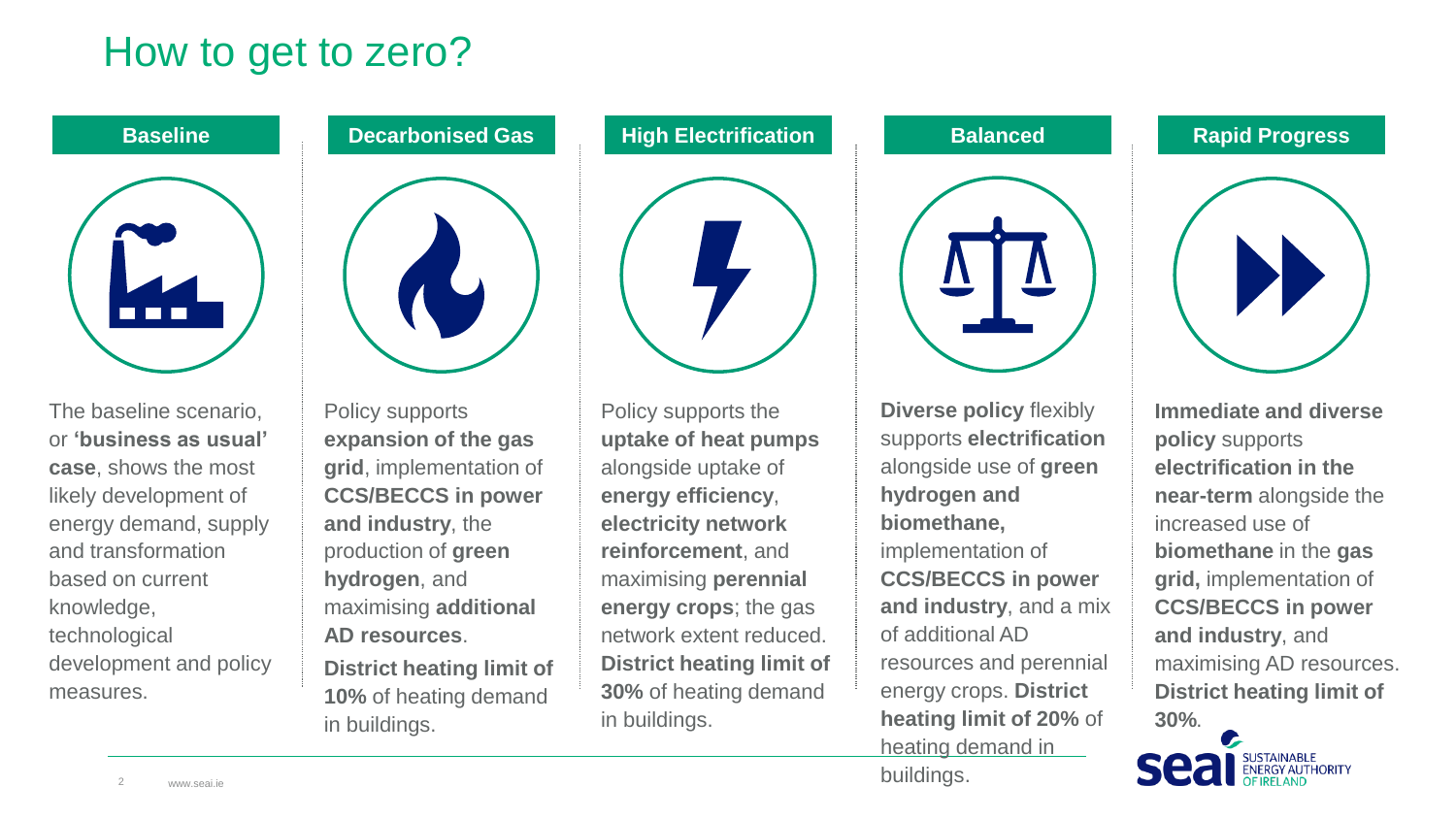## **National Energy Modelling Framework (NEMF) Schematic**

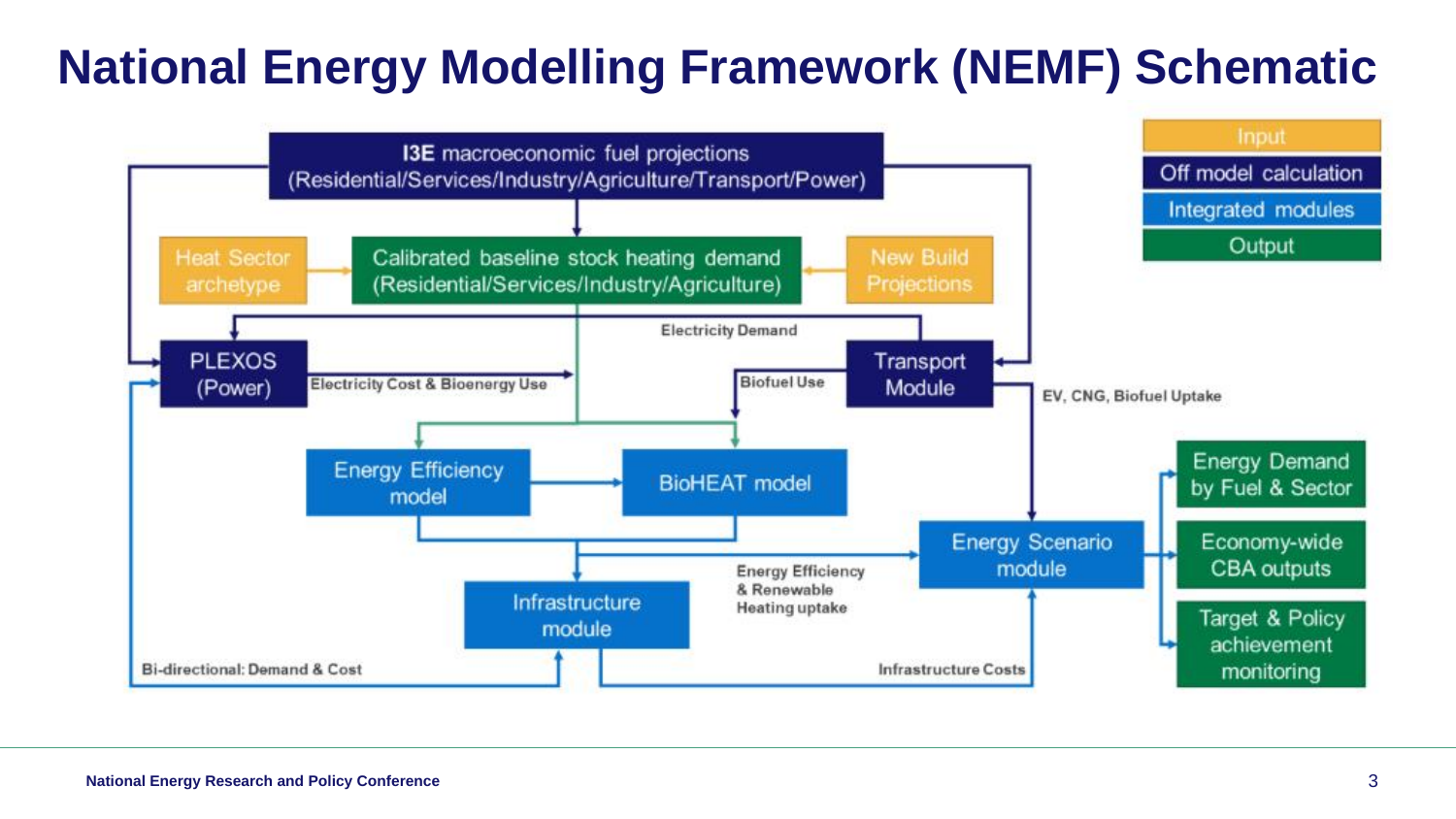#### Scenario modelling framework & assumptions

#### All scenarios are formed using the same per-unit base assumptions and modelling framework.

- **Base assumptions (per-unit)** are those which **do not change between scenarios**. These may include:
	- Resource / direct combustion emissions ( $kgCO<sub>2</sub>e/kWh$ )
	- Technology costs (fixed € and marginal  $€/kW$ )
	- Energy efficiency measure costs (€/measure)
	- Energy efficiency measure savings (kWh/measure)\*
	- Energy service demand (kWh demand / archetype, total useful energy demand)\*

\* The level of energy efficiency deployment and thus resulting scenario-wide savings will be different across scenarios based on the varied scenario uptake of different levels of energy efficiency packages. As such, the baseline useful energy demand (AKA energy service demand) will remain constant while the required final energy demand will vary.

- To achieve different scenario outputs, other varying assumptions and modelling methodologies are leveraged:
	- Availability of certain technologies or fuel *(dictated by scenario narrative)*
	- Grant and other policy incentives
	- Fossil fuel phase-out dates
	- Level of CCUS
- Limit for district heating
- Radiator costs
- Timeline for inclusion of laggards
- Resource availability
- Turnover rates

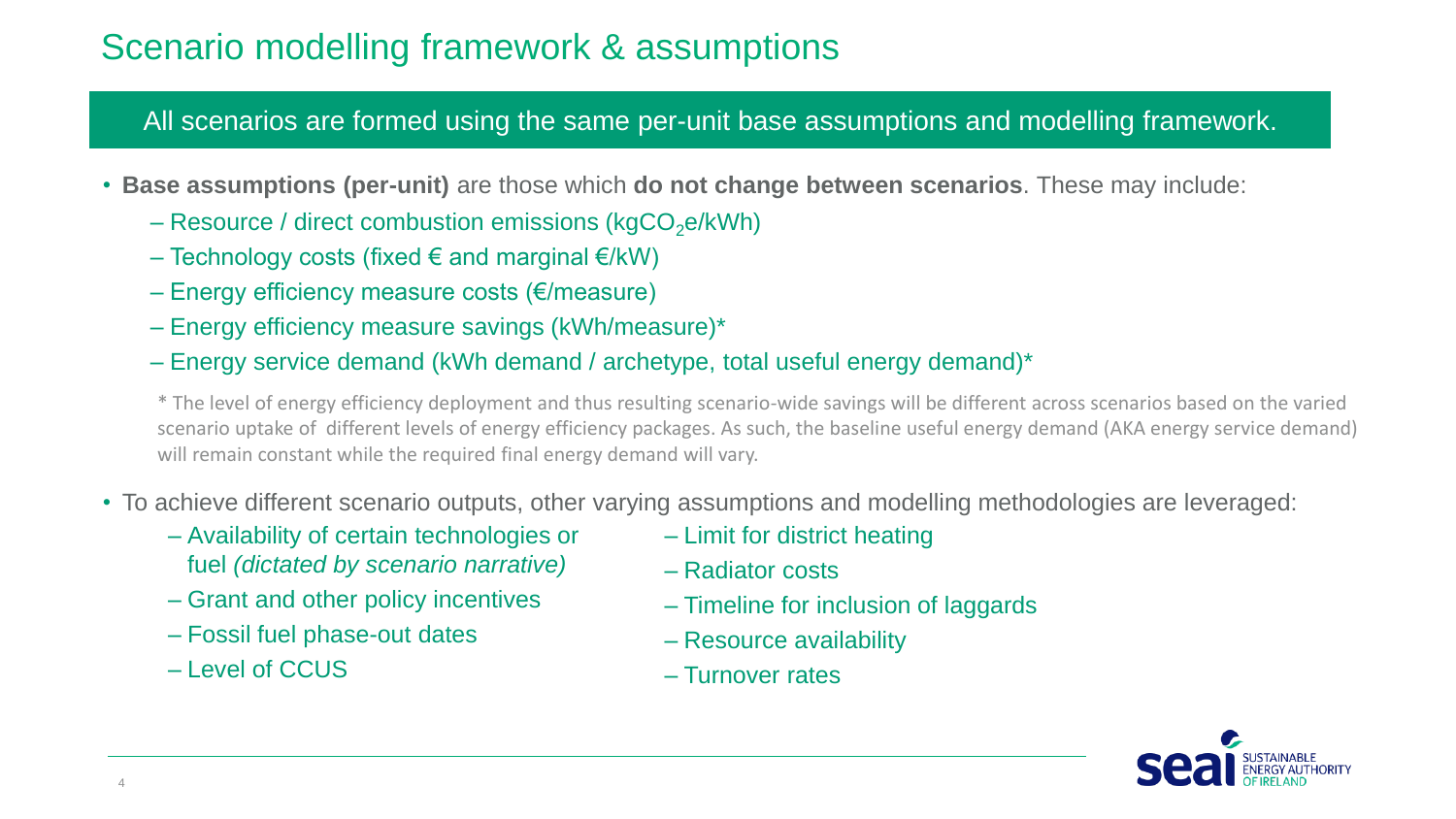#### Scenario input variation

|                               | <b>OCCHAIR IIPUL VAHAIRIU</b>                                                                                                                                                                                                                            |                                                                                                                                                                                                                                                                                                                             |                                                                                                                                                                                                                                                                                                                                                                                          | $\Psi$                                                                                                                                                                                                                                                                                                                   | $\blacktriangleright$                                                                                                                                                                                                                                                                                                                                                      |  |
|-------------------------------|----------------------------------------------------------------------------------------------------------------------------------------------------------------------------------------------------------------------------------------------------------|-----------------------------------------------------------------------------------------------------------------------------------------------------------------------------------------------------------------------------------------------------------------------------------------------------------------------------|------------------------------------------------------------------------------------------------------------------------------------------------------------------------------------------------------------------------------------------------------------------------------------------------------------------------------------------------------------------------------------------|--------------------------------------------------------------------------------------------------------------------------------------------------------------------------------------------------------------------------------------------------------------------------------------------------------------------------|----------------------------------------------------------------------------------------------------------------------------------------------------------------------------------------------------------------------------------------------------------------------------------------------------------------------------------------------------------------------------|--|
| <b>Category</b>               | <b>Baseline</b>                                                                                                                                                                                                                                          | <b>Decarbonised Gas</b>                                                                                                                                                                                                                                                                                                     | <b>High Electrification</b>                                                                                                                                                                                                                                                                                                                                                              | <b>Balanced</b>                                                                                                                                                                                                                                                                                                          | <b>Rapid Progress</b>                                                                                                                                                                                                                                                                                                                                                      |  |
| <b>Residential</b>            | - Low amounts (all) biomethane<br>blended into the grid<br>- No H <sub>2</sub> techs.<br>- No in-fill gas grid connections<br>- Solid biomass & bioliquid available<br>off grid (elec. CF cannot switch to this)<br>- No elec. resistive/storage on-grid | - Biomethane blended into grid until 2035<br>- Gas and in-fill buildings* take up H2<br>boilers and HHP<br>- H2 blended in grid from 2030, piecewise<br>conversion from 2035<br>- Solid biomass & bioliquid available off<br>grid (elec. CF cannot switch to this)<br>- No elec. resistive/storage on-grid                  | - Low amounts (all) biomethane<br>blended into the grid<br>- No uptake of gas-based technologies<br>- Solid biomass & bioliquid available off<br>grid (elec. CF cannot switch to this)<br>High T HPs offered only in this scenario<br>- Hydrogen not available for uptake                                                                                                                | - Biomethane blended into grid until 2035<br>- H2 not available for in-fill gas grid<br>connections<br>- On-gas move to H2 boiler, HHP or HP<br>- Solid biomass & bioliquid available off<br>grid (elec. CF cannot switch to this)<br>- No elec. resistive/storage on-grid                                               | - Biomethane prioritised for industry<br>- Gas distribution grid decommissioned in<br>2040s<br>- Solid biomass & bioliquid available off<br>grid (elec. CF cannot switch to this)<br>- No elec. resistive/storage on-grid<br>- Hydrogen not available for uptake                                                                                                           |  |
| <b>Commercial</b><br>/ Public | Same as above                                                                                                                                                                                                                                            | Same as above<br>- Biomethane avail. off-grid post-2035                                                                                                                                                                                                                                                                     | Same as above                                                                                                                                                                                                                                                                                                                                                                            | Same as above<br>- Biomethane avail. off-grid post-2035                                                                                                                                                                                                                                                                  | Same as above                                                                                                                                                                                                                                                                                                                                                              |  |
| <b>Industry</b>               | - No CCS/BECCS<br>- 25 year tech. lifetime<br>- ETS carbon price target of €150 by<br>2050                                                                                                                                                               | - High power BECCS, medium in Industry<br>- High fossil CCS in power<br>- Cost-effective hydrogen prioritised<br>- All other choose most cost effective<br>Biomethane available off grid post-2035<br>- 15-year tech. lifetime (early retire)<br>- ETS CO2 price target of €350 by 2050<br>used for uptake considerations** | - Limited power BECCS / industry<br>- Limited fossil CCS<br>- All suitable HPs are taken up if feasible<br>and cost effective<br>- Cost-effective electrification prioritised<br>- All others choose most cost effective<br>- No biomethane; allow biomass / H2<br>- 15-year tech. lifetime (early retire)<br>- ETS CO2 price target of €350 by 2050<br>used for uptake considerations** | - Medium power BECCS / cement<br>- CCS in core large industrial sites and<br>some in power<br>- Cost effective uptake; no enforced<br>prioritisation<br>Biomethane available off grid post-2035<br>- 15-year tech. lifetime (early retire)<br>- ETS CO2 price target of €350 by 2050<br>used for uptake considerations** | - Medium power BECCS, high in industry<br>- High fossil CCS, limited in power<br>- Cost-effective biomethane prioritised;<br>when resource runs out, move to<br>electrification.<br>- On-gas can uptake biomethane and off-<br>gas can take up biomass<br>- 15-year tech. lifetime (early retire)<br>- ETS CO2 price target of €350 by used<br>for uptake considerations** |  |
| EE.                           |                                                                                                                                                                                                                                                          |                                                                                                                                                                                                                                                                                                                             | Variation of policy across scenarios; external solid wall hidden costs excluded.                                                                                                                                                                                                                                                                                                         |                                                                                                                                                                                                                                                                                                                          |                                                                                                                                                                                                                                                                                                                                                                            |  |
| <b>DH</b>                     | 120 GWh by 2028                                                                                                                                                                                                                                          | 10% of heating demand in buildings<br>(resi/com/pub)                                                                                                                                                                                                                                                                        | 30% of heating demand in buildings<br>(resi/com/pub)                                                                                                                                                                                                                                                                                                                                     | 20% of heating demand in buildings<br>(resi/com/pub)                                                                                                                                                                                                                                                                     | 30% of heating demand in buildings<br>(resi/com/pub)                                                                                                                                                                                                                                                                                                                       |  |
| <b>CF Bans</b>                | None                                                                                                                                                                                                                                                     | Public 2031, Residential 2032, Commercial 2034, Industry/Agriculture 2035                                                                                                                                                                                                                                                   |                                                                                                                                                                                                                                                                                                                                                                                          | Public 2026, Residential 2027, Commercial<br>2029, Industry/Agriculture 2030                                                                                                                                                                                                                                             |                                                                                                                                                                                                                                                                                                                                                                            |  |
| <b>Grants</b>                 | Available until 2027                                                                                                                                                                                                                                     | - Available until the CF bans by sector<br>- State aid limits for shallow energy efficiency packages (decreasing proportions for Medium and Deep)<br>- State aid limits for low carbon techs., using 80% of an ASHP as the reference and applying the same monetary value against other techs for a given archetype         |                                                                                                                                                                                                                                                                                                                                                                                          |                                                                                                                                                                                                                                                                                                                          |                                                                                                                                                                                                                                                                                                                                                                            |  |
| <b>Costs</b>                  | Normal cost for radiator upgrades                                                                                                                                                                                                                        | Normal cost for radiator upgrades                                                                                                                                                                                                                                                                                           | Lowered cost for radiator upgrades                                                                                                                                                                                                                                                                                                                                                       | Lowered cost for radiator upgrades                                                                                                                                                                                                                                                                                       | Normal cost for radiator upgrades                                                                                                                                                                                                                                                                                                                                          |  |
| <b>Laggards</b>               | 2030                                                                                                                                                                                                                                                     | 2025                                                                                                                                                                                                                                                                                                                        |                                                                                                                                                                                                                                                                                                                                                                                          |                                                                                                                                                                                                                                                                                                                          | 2021                                                                                                                                                                                                                                                                                                                                                                       |  |
| <b>Other</b>                  | - 15 yr turnover for all CF tech.<br>Standard HP use (i.e. 29% off-peak)                                                                                                                                                                                 | - Flexibility/smartness of HPs (i.e. 9hr / 24hr off-peak/standard elec. price)                                                                                                                                                                                                                                              | 10 yr turnover for resi oil/gas boilers<br>Flexibility/smartness of HPs (i.e. 9hr / 24hr<br>off-peak/standard elec. price)                                                                                                                                                                                                                                                               |                                                                                                                                                                                                                                                                                                                          |                                                                                                                                                                                                                                                                                                                                                                            |  |
|                               | *In-fill oil buildings account for 35% of the non-gas-based counterfactual stock.                                                                                                                                                                        | Glossary: resi = residential, com = commercial, pub = public, EE = energy efficiency, DH = district heating, CF = counterfactual, elec = electrical, tech = technology, HP = heat pump, HHP = hybrid heat pump.                                                                                                             |                                                                                                                                                                                                                                                                                                                                                                                          |                                                                                                                                                                                                                                                                                                                          | <b>all SUSTAINABLE</b><br><b>DERECAND</b>                                                                                                                                                                                                                                                                                                                                  |  |

5 Glossary: resi = residential, com = commercial, pub = public, EE = energy efficiency, DH = district heating, CF = counterfactual, elec = electrical, tech = technology, HP = heat pump, HHP = hybrid heat pump. \*In-fill oil buildings account for 35% of the non-gas-based counterfactual stock. \*\* Increased CO2 price for ETS sites used solely for uptake calculations; CBA uses DPER prices rather than these increased prices.

Baseline uses the existing modelled policies (i.e. WEM, which end in 2027) and runs the NEMF in consumer mode from 2020 to 2050.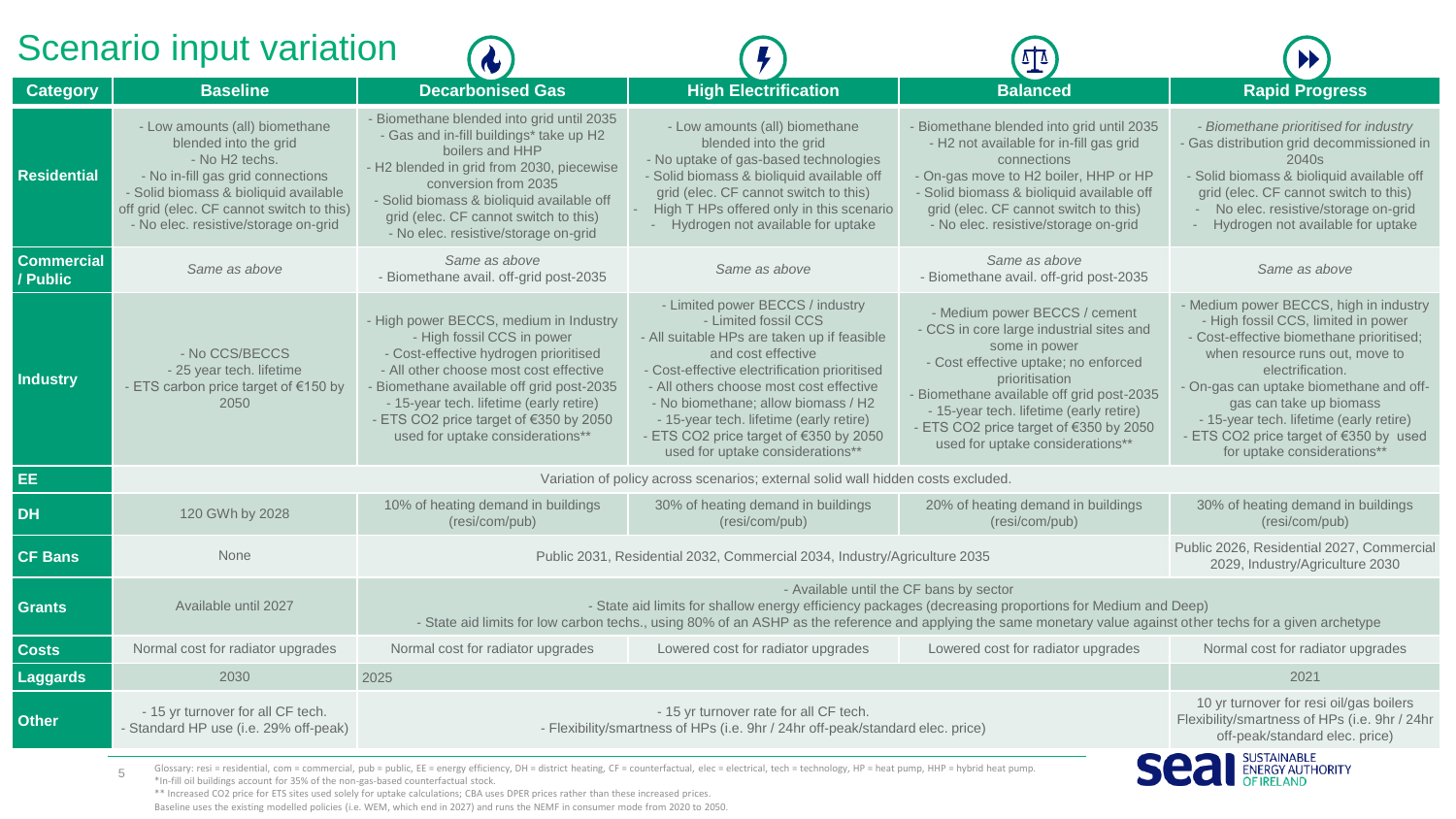## Key bottom-up policies considered

• A significant number of policies and policy targets are accounted for in the modelling. A selection of the key policies relevant for the heating sector is outlined in the below table:

| <b>Policy name</b>                                       | <b>Description</b>                                                                                                                                                                                                                                                                 |
|----------------------------------------------------------|------------------------------------------------------------------------------------------------------------------------------------------------------------------------------------------------------------------------------------------------------------------------------------|
| <b>Support Scheme for Renewable Heat</b><br>(SSRH)       | Offers ongoing operational support based on useable heat output for<br>installations that use biomass or biogas boilers or CHP systems (covers<br>new installations and converted installations). Aims to support an<br>additional 1,600 GWh of renewable heat generation by 2025. |
| <b>Excellence in Energy Efficiency</b><br>Design (EXEED) | Provides grant support for major energy efficiency projects, of between<br>30% and 50% of total capex.                                                                                                                                                                             |
| <b>Better Energy Communities (BEC)</b>                   | Provides grant support for energy efficiency projects, of between 30%<br>and 35% of total capex.                                                                                                                                                                                   |
| <b>Home Energy Grants</b>                                | Provides fixed grants for residential homes for installing energy efficiency<br>measures and low carbon heating systems.                                                                                                                                                           |

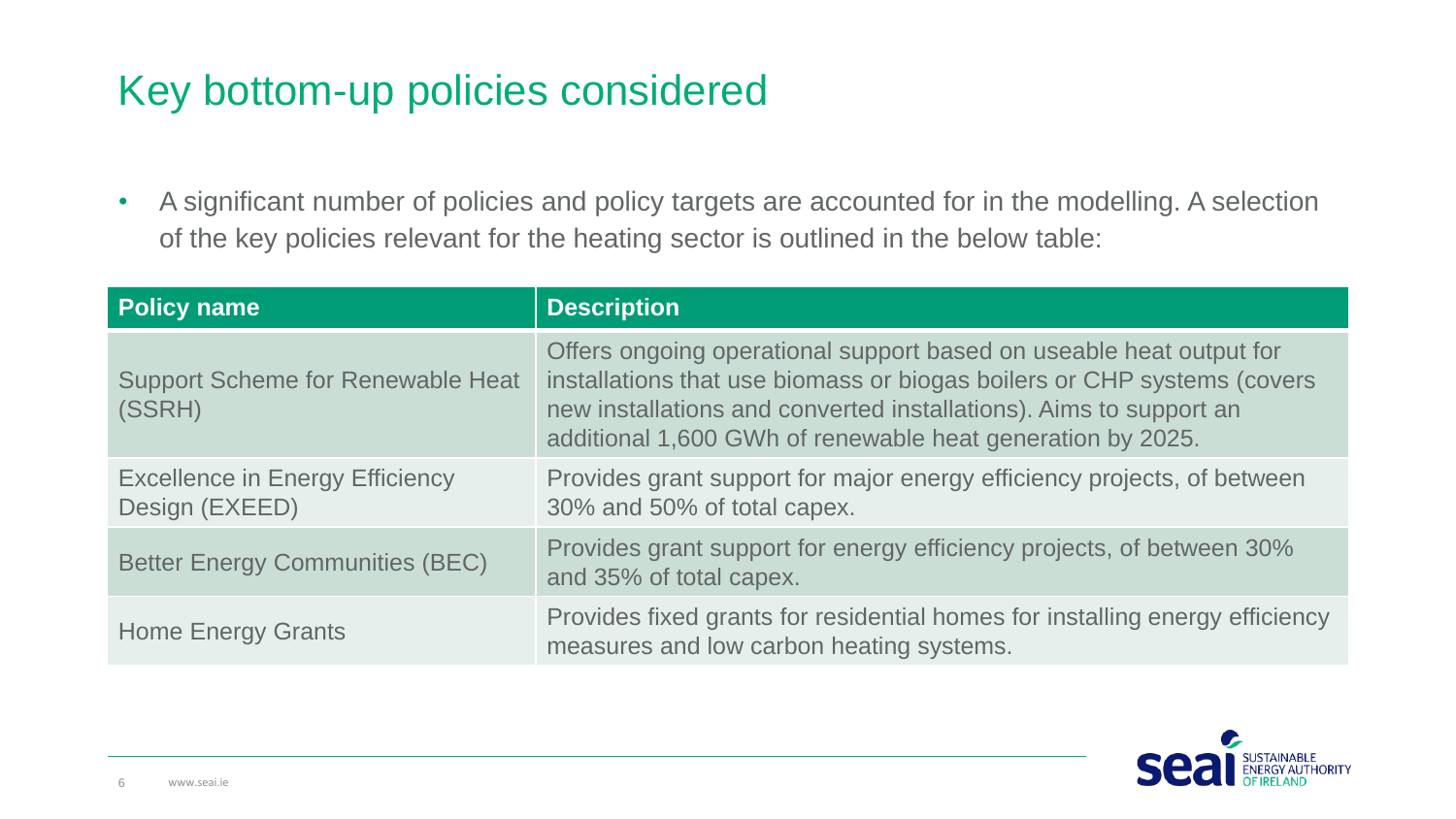## Key top-down policy targets considered

• A significant number of policies and policy targets are accounted for in the modelling. A selection of the key policy targets (largely based on the Climate Action Plan) relevant for the heating sector is outlined in the below table:

| <b>Policy target name</b>                  | <b>Description</b>                                                                                                                                                                                                                                             |
|--------------------------------------------|----------------------------------------------------------------------------------------------------------------------------------------------------------------------------------------------------------------------------------------------------------------|
| <b>RED II heat target</b>                  | 1.3 percentage points increase as an annual average for the periods<br>2021-2025 and 2026-2030, starting from the share of renewable energy<br>in the heating and cooling sector in 2020, expressed in terms of national<br>share of final energy consumption. |
| <b>Electric Heat Pumps outside of SSRH</b> | 385K oil boilers, gas boilers, and electric heaters replaced by heat pump<br>by 2030.                                                                                                                                                                          |
| <b>Biogas</b>                              | 1,600GWh of biogas use across the heat and transport sectors by 2030.<br>Assumed linear increase from 2025.                                                                                                                                                    |
| <b>Energy Efficiency Programmes</b>        | Retrofit 500,000 homes to a BER level of B2 or cost optimal equivalent or<br>carbon equivalent by 2030. Retrofit all public sector buildings and 1/3 of<br>commercial buildings to BER B by 2030.                                                              |

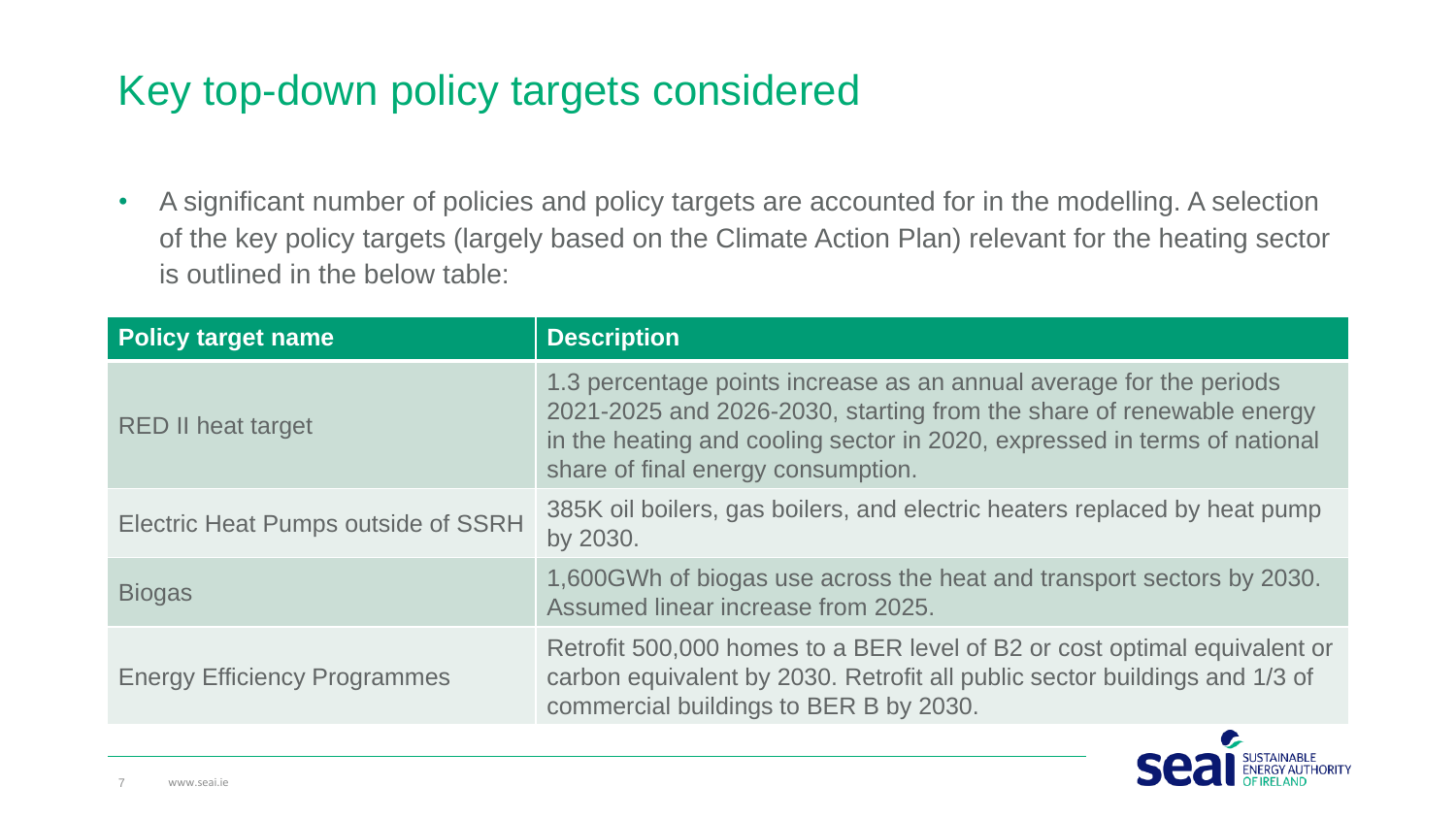### Variation in bottom-up policy drivers between scenarios is set at an initial level; it will be varied in a process of model iteration

- For each of the four alternative scenarios, policy drivers are varied to match the scenario narrative.
	- For example, policies offering support for energy efficiency upgrades are boosted in scenarios where the narratives focus on increased levels of energy efficiency.
- The final level of policy variation will be determined through an iterative process, with the aim of determining the level of support required to achieve top-down policy targets.
	- This will form part of the iterative scenario modelling process in the following weeks.



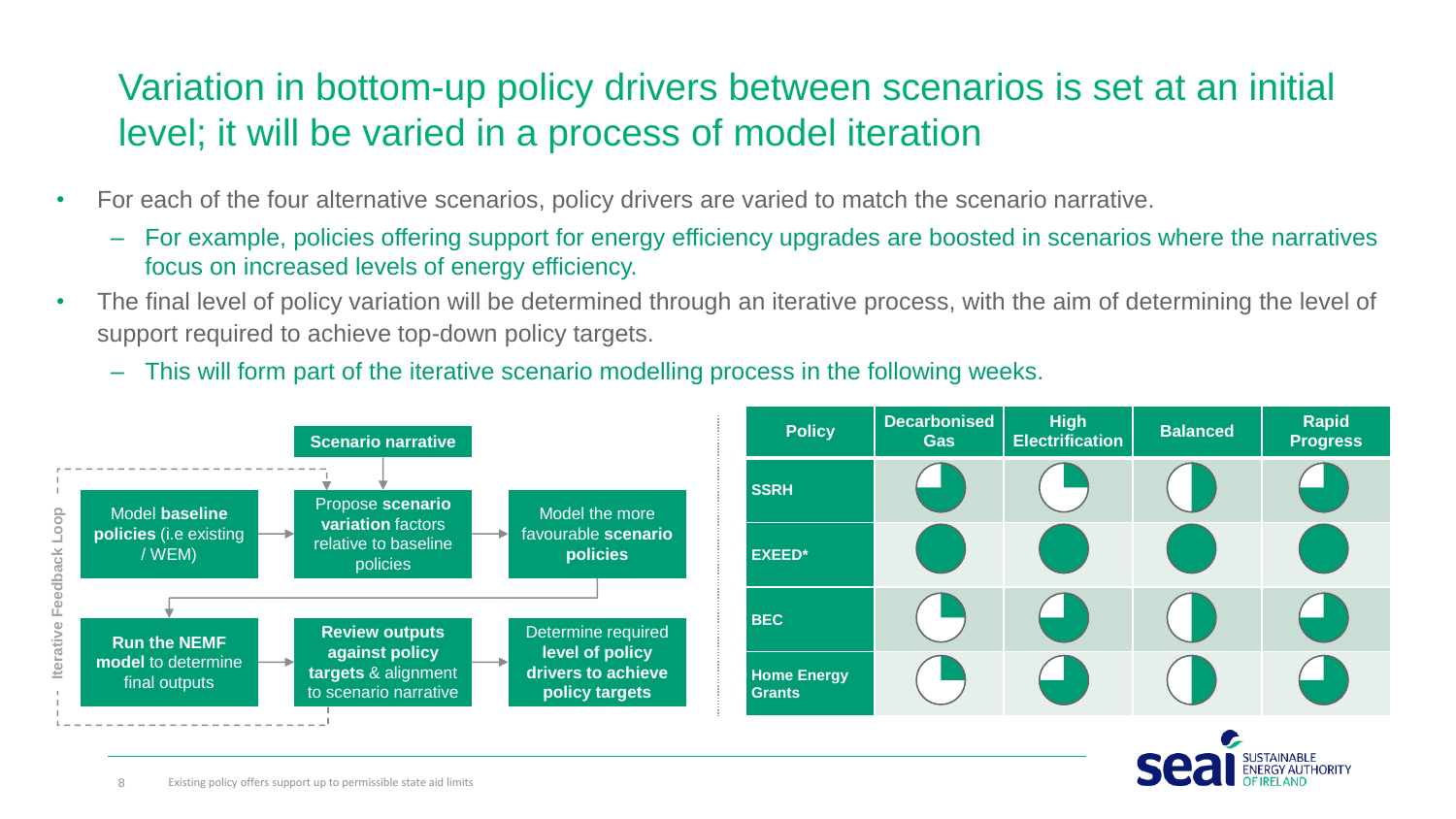#### Fossil fuel phase-out dates

*\*date from which CFs are no longer available for uptake and when decision making switches from payback period to lifetime cost.*

| Sector             | <b>Baseline</b> |      | Decarbonised Gas   High Electrification | <b>Balanced</b> | <b>Rapid Progress</b> |
|--------------------|-----------------|------|-----------------------------------------|-----------------|-----------------------|
| <b>Public</b>      | N/A             |      | 2026                                    |                 |                       |
| <b>Residential</b> |                 |      | 2027                                    |                 |                       |
| <b>Commercial</b>  |                 | 2034 |                                         |                 | 2029                  |
| <b>Industry</b>    |                 | 2035 |                                         |                 | 2030                  |
| <b>Agriculture</b> |                 |      | 2035                                    |                 | 2030                  |

#### Inclusion of consumer groups

*\*date from which the consumer group starts making decisions and is included into the choice modelling with the option of switching to a low carbon technology.*

| <b>Consumer group</b>                   | <b>Baseline</b> |      | Decarbonised Gas   High Electrification | <b>Balanced</b> | <b>Rapid Progress</b> |
|-----------------------------------------|-----------------|------|-----------------------------------------|-----------------|-----------------------|
| Laggards                                | 2030            | 2025 | 2025                                    | 2025            | 2021                  |
| Think all possible<br>measures in place |                 |      | 2021                                    |                 |                       |
| <b>Need more</b><br>information         |                 |      |                                         |                 |                       |

#### Inclusion of H2 availability

**2035** is the first year that H2 is available in Balanced and Decarbonised Gas. **2030** is the first year H2 is available in Rapid Progress.

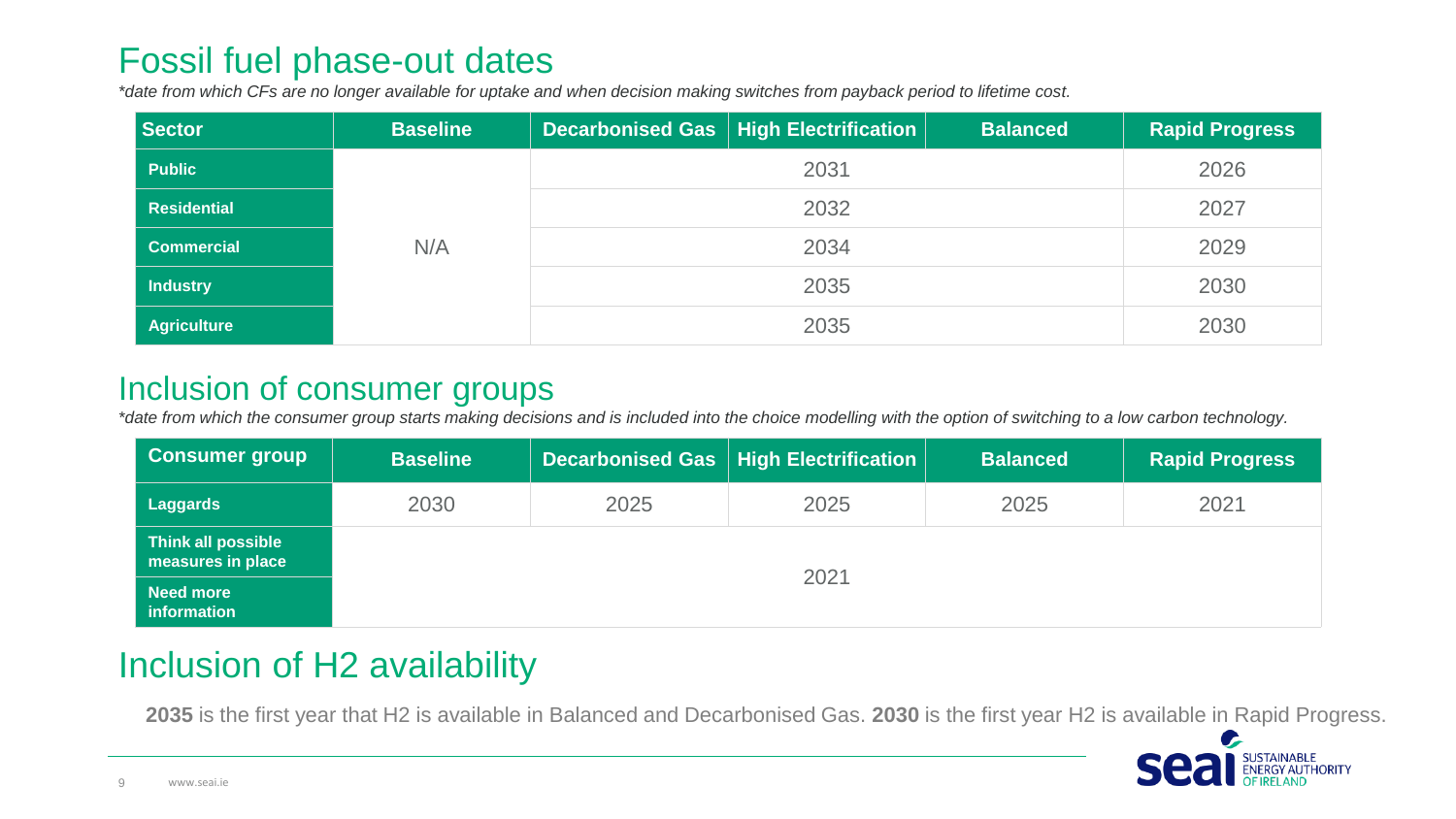#### Energy efficiency grants (absolute) - Baseline

| <b>Sector</b>      | <b>Building Structure</b> | <b>Measure</b>         | Grant $(E)$ | <b>Years of Applicability</b> |
|--------------------|---------------------------|------------------------|-------------|-------------------------------|
|                    | terraced house            | cavity wall insulation | 400         |                               |
|                    | semi-d house              | cavity wall insulation | 400         |                               |
|                    | detached house            | cavity wall insulation | 400         |                               |
|                    | apartment                 | cavity wall insulation | 400         |                               |
|                    | terraced house            | solid wall insulation  | 2175        |                               |
|                    | semi-d house              | solid wall insulation  | 3350        |                               |
| <b>Residential</b> | detached house            | solid wall insulation  | 4200        | $2020 - 2027$                 |
|                    | apartment                 | solid wall insulation  | 2175        |                               |
|                    | terraced house            | roof insulation        | 400         |                               |
|                    | semi-d house              | roof insulation        | 400         |                               |
|                    | detached house            | roof insulation        | 400         |                               |
|                    | apartment                 | roof insulation        | 400         |                               |

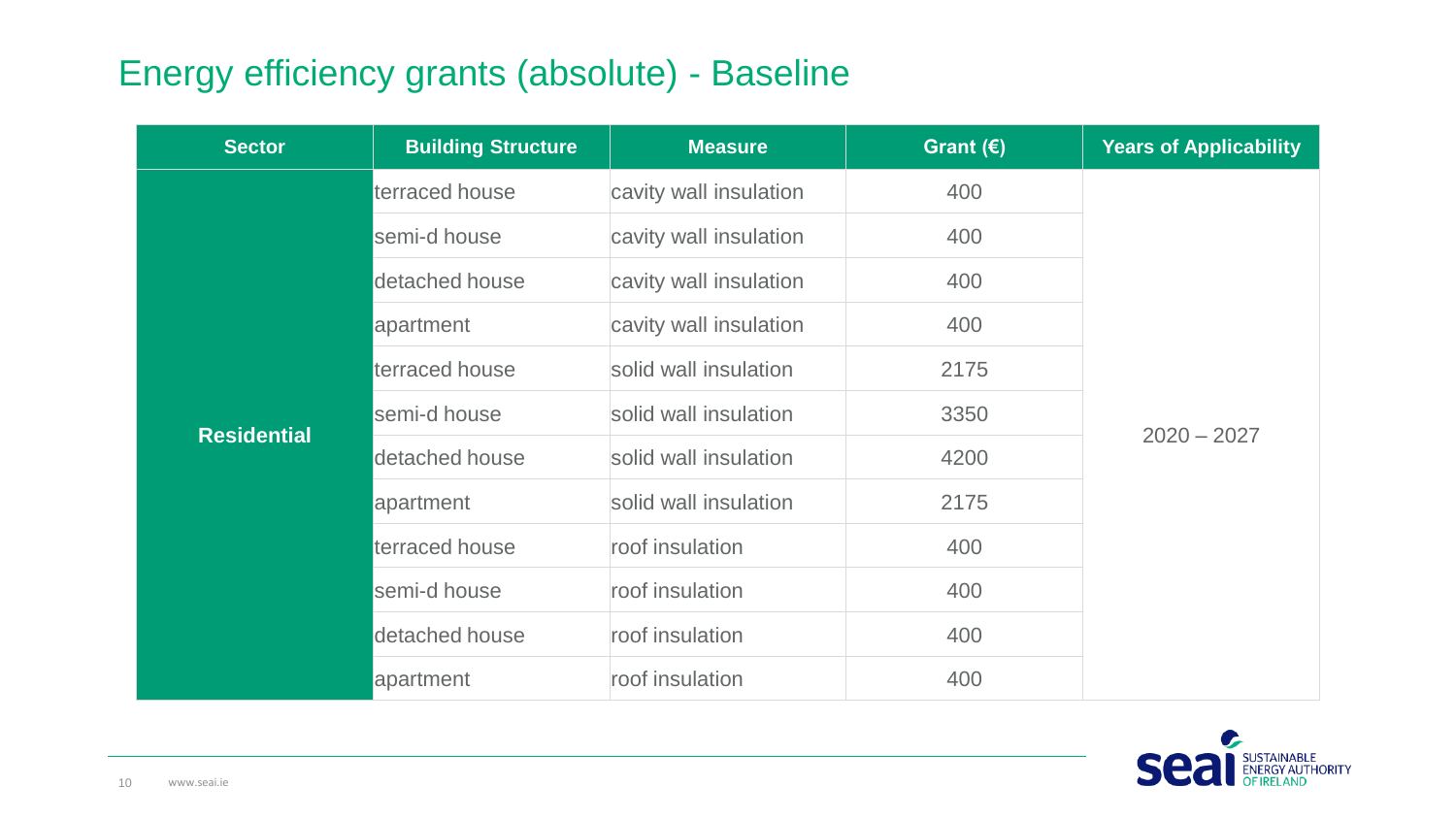#### Energy efficiency grants (percentage) - Baseline

|               | <b>Applicability</b> |                    |                                  |     |                                          |                                                                        |
|---------------|----------------------|--------------------|----------------------------------|-----|------------------------------------------|------------------------------------------------------------------------|
| <b>Policy</b> | <b>End-state</b>     | <b>Sector</b>      | <b>Building Size Grant ratio</b> |     | <b>Final energy consumption</b><br>(kWh) | <b>Exceptions</b>                                                      |
| <b>EXEED</b>  | Deep                 | Industry           |                                  | 30% | $= 100,000$                              |                                                                        |
| <b>EXEED</b>  | Deep                 | Commercial         | Small                            | 50% | $= 100,000$                              |                                                                        |
| <b>EXEED</b>  | Deep                 | Commercial         | Large                            | 30% | $= 100,000$                              | Matched by BEC equivalent (see below)                                  |
| <b>EXEED</b>  | Deep                 | Public             | Small                            | 30% | $= 100,000$                              | Education not eligible; matched by BEC equivalent (see below)          |
| <b>EXEED</b>  | Deep                 | Public             | Large                            | 30% | $= 100,000$                              | Matched by BEC equivalent (see below)                                  |
| <b>BEC</b>    | <b>Medium</b>        | <b>Residential</b> |                                  | 35% |                                          | These are not used as absolute grants are used as a separate input for |
| <b>BEC</b>    | Deep                 | <b>Residential</b> |                                  | 35% |                                          | Baseline (see previous slide).                                         |
| <b>BEC</b>    | Shallow              | Commercial         |                                  | 30% | $\sim$                                   |                                                                        |
| <b>BEC</b>    | Shallow              | <b>Public</b>      | Small                            | 30% | $\sim$                                   | 50% for education                                                      |
| <b>BEC</b>    | Shallow              | <b>Public</b>      | Large                            | 30% | $\sim$                                   |                                                                        |
| <b>BEC</b>    | Medium               | Commercial         |                                  | 30% | $\overline{\phantom{a}}$                 |                                                                        |
| <b>BEC</b>    | Medium               | Public             | Small                            | 30% | $\sim$                                   | 50% for education                                                      |
| <b>BEC</b>    | Medium               | <b>Public</b>      | Large                            | 30% | $\sim$                                   |                                                                        |
| <b>BEC</b>    | Deep                 | Commercial         |                                  | 30% | $\sim$                                   |                                                                        |
| <b>BEC</b>    | Deep                 | Public             | Small                            | 30% |                                          | 50% for education                                                      |
| <b>BEC</b>    | Deep                 | <b>Public</b>      | Large                            | 30% | $\,$                                     |                                                                        |

*N.B. All grants are modelled up to 2027 (aligned with NDP funding) for the Baseline scenario.*

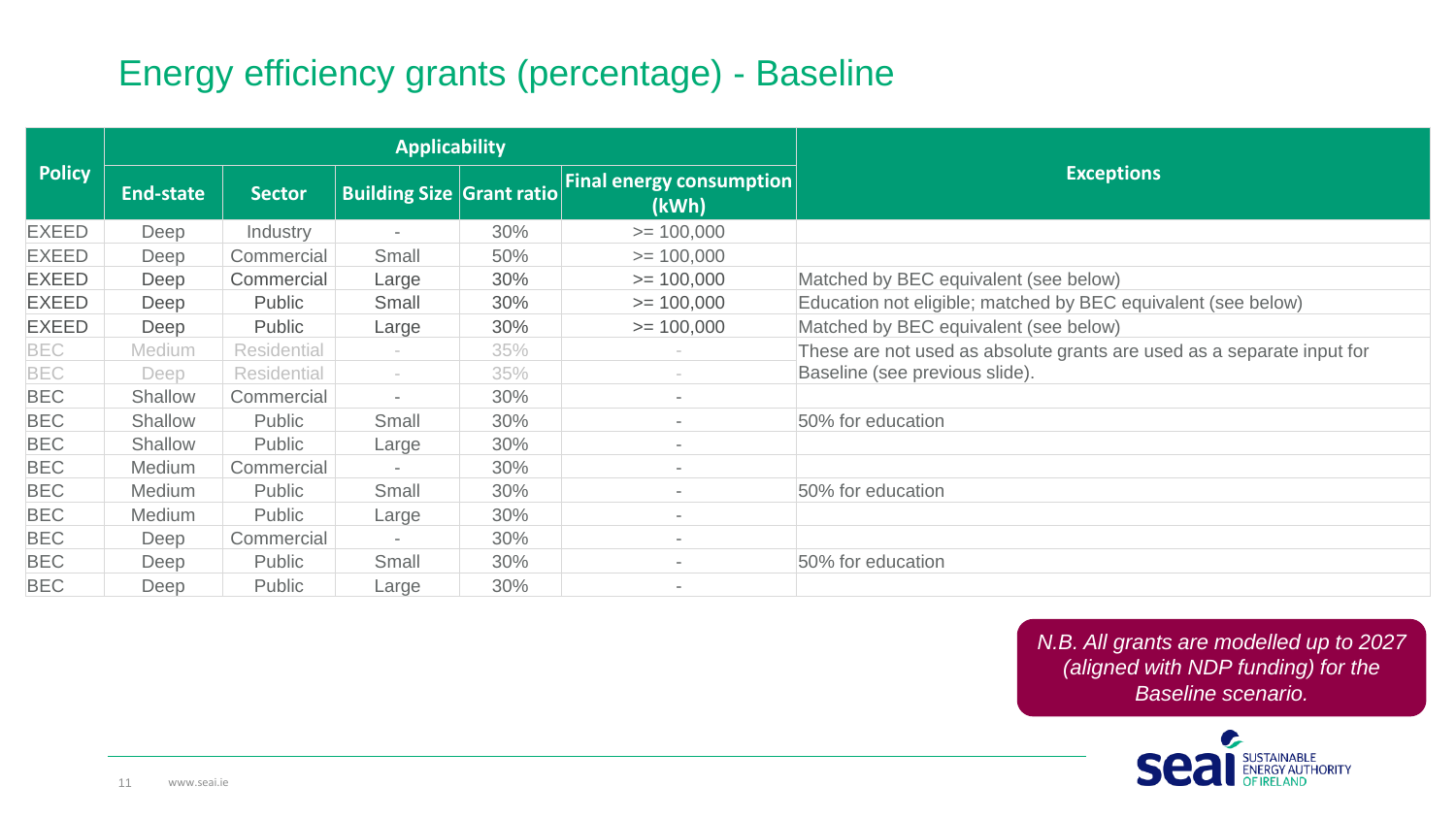#### Energy efficiency grants (percentage) - scenario variation from Baseline

| <b>Sector</b>                                                      | <b>Baseline</b> |      | Decarbonised Gas   High Electrification | <b>Balanced</b> | <b>Rapid Progress</b> |  |
|--------------------------------------------------------------------|-----------------|------|-----------------------------------------|-----------------|-----------------------|--|
| <b>Variation (scalar</b><br>applied) to increment<br>grant funding |                 | 1.05 | 1.15                                    | 1.1             | 1.15                  |  |
| <b>State aid limit applied</b><br>- small commercial or<br>public  | N/A             | 50%  |                                         |                 |                       |  |
| <b>State aid limit applied</b><br>- large commercial or<br>public  |                 | 30%  |                                         |                 |                       |  |

#### SSRH ongoing biomass support

- **Baseline:** support lasts for 15 years after end-date; i.e. ends in 2026, and so lasts from 2020-2040.
- **All other scenarios:** scheme lasts for additional 5 years; i.e. ends in 2031, and so lasts from 2020-2045.

| <b>Applicable technology</b>                                          | <b>Applicable sector</b>        |
|-----------------------------------------------------------------------|---------------------------------|
| Solid biomass boiler                                                  | Commercial, Public, Agriculture |
| Industrial Mixed Fuel Kiln + Calciner (high % biomass and waste fuel) | Industry                        |
| Industrial Biomass Boiler                                             | Industry                        |
| Industrial Biomass CHP                                                | Industry                        |

*N.B. All grants are modelled up to each scenario's sectoral fossil fuel phase-out date.*

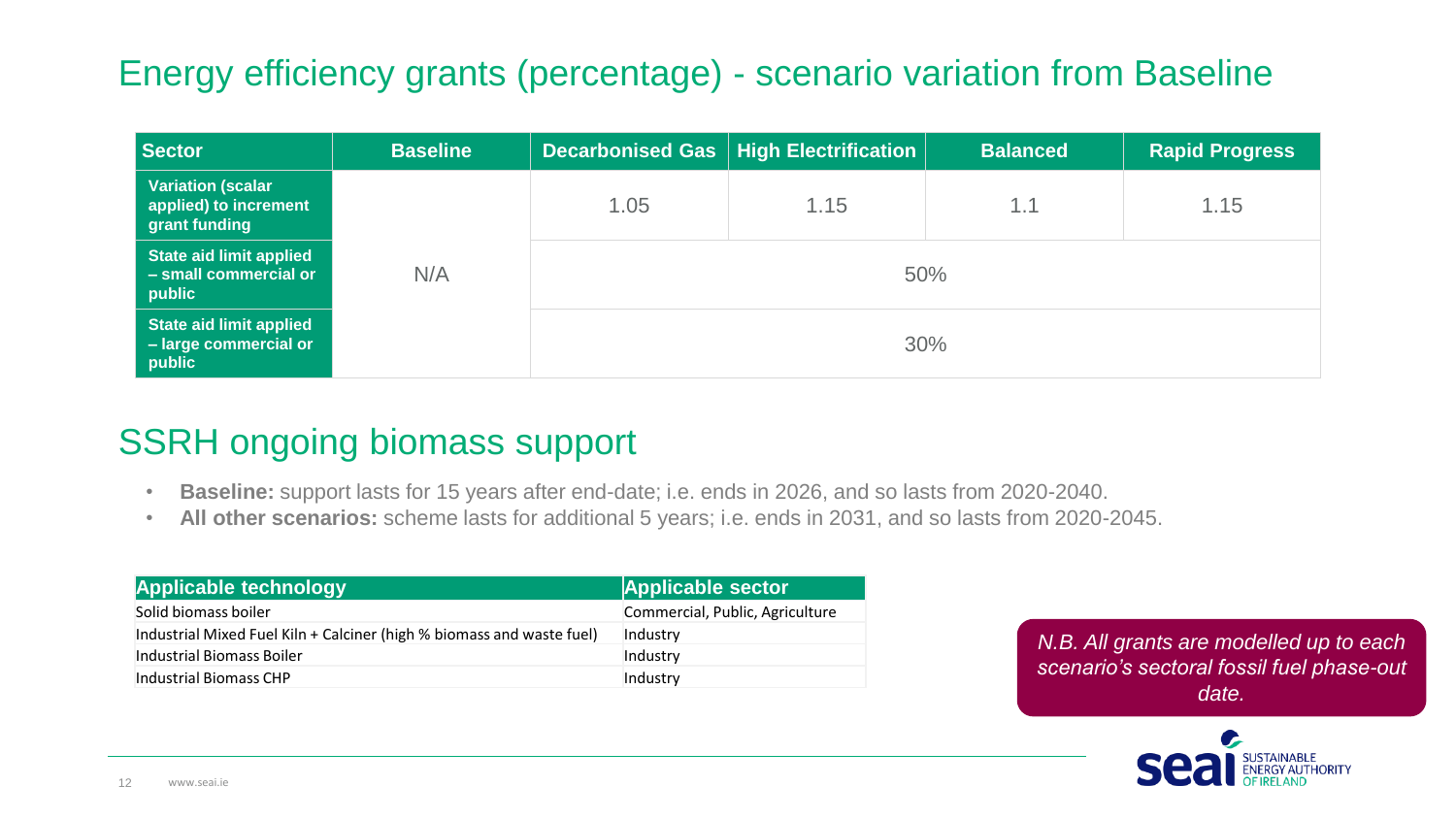#### Heating system grants

|                                                       |                     | Old grant ( $\epsilon$ , res)                                            | Old grant (%, res)                                                        | New grant (%, res)                                                                                                       | <b>SSRH Grant (non-res)</b>                                                                                                                                                                     |
|-------------------------------------------------------|---------------------|--------------------------------------------------------------------------|---------------------------------------------------------------------------|--------------------------------------------------------------------------------------------------------------------------|-------------------------------------------------------------------------------------------------------------------------------------------------------------------------------------------------|
| <b>Technology</b>                                     | Logic for<br>column | <b>Based on existing grants</b><br>(applied in 2020 and for<br>Baseline) | Old grant, converted to a %,<br>relative to the capex for a 5kW<br>system | 80% (max) for an ASHP;<br>the same distribution as old<br>grant % distribution<br>(applied to non-Baseline<br>scenarios) | 30% (max) for an ASHP;<br>remaining technologies receive remaining technologies receive<br>the same distribution as<br>relative capex of technologies<br>(applied to non-Baseline<br>scenarios) |
| <b>ASHP</b>                                           |                     | 3,500                                                                    | 50%                                                                       | 80%                                                                                                                      | 30%                                                                                                                                                                                             |
| <b>ASHP + solar PV HW</b>                             |                     | 3,500                                                                    | 35%                                                                       | 56%                                                                                                                      | 17%                                                                                                                                                                                             |
| <b>ASHP + solar thermal</b>                           |                     | 4,700                                                                    | 63%                                                                       | 80%                                                                                                                      | 22%                                                                                                                                                                                             |
| <b>Communal ASHP</b>                                  |                     | 3,500                                                                    | 100%                                                                      | 80%                                                                                                                      | 30%                                                                                                                                                                                             |
| <b>Electric resistive + HW HP</b>                     |                     | 3,500                                                                    | 44%                                                                       | 70%                                                                                                                      | 25%                                                                                                                                                                                             |
| <b>GSHP</b>                                           |                     | 3,500                                                                    | 27%                                                                       | 43%                                                                                                                      | 30%                                                                                                                                                                                             |
| <b>High T ASHP</b>                                    |                     | 3,500                                                                    | 44%                                                                       | 70%                                                                                                                      | 30%                                                                                                                                                                                             |
| <b>High T GSHP</b>                                    |                     | 3,500                                                                    | 24%                                                                       | 39%                                                                                                                      | 30%                                                                                                                                                                                             |
| Hybrid (ASHP + bioliquid boiler) - HW storage         |                     | 3,500                                                                    | 37%                                                                       | 59%                                                                                                                      | 23%                                                                                                                                                                                             |
| Hybrid (ASHP + gas boiler) - HW storage               |                     | 3,500                                                                    | 41%                                                                       | 66%                                                                                                                      | 25%                                                                                                                                                                                             |
| Hybrid (ASHP + hydrogen boiler) - HW storage          |                     | 3,500                                                                    | 39%                                                                       | 62%                                                                                                                      | 25%                                                                                                                                                                                             |
| Industrial Heat Pump - Medium Temperature (Hot Water) |                     |                                                                          |                                                                           |                                                                                                                          | 30%                                                                                                                                                                                             |
| Industrial Heat Pump - High Temperature (Steam)       |                     |                                                                          | N/A                                                                       |                                                                                                                          | 30%                                                                                                                                                                                             |

*N.B. All grants are modelled up to each scenario's sectoral fossil fuel phase-out date.*

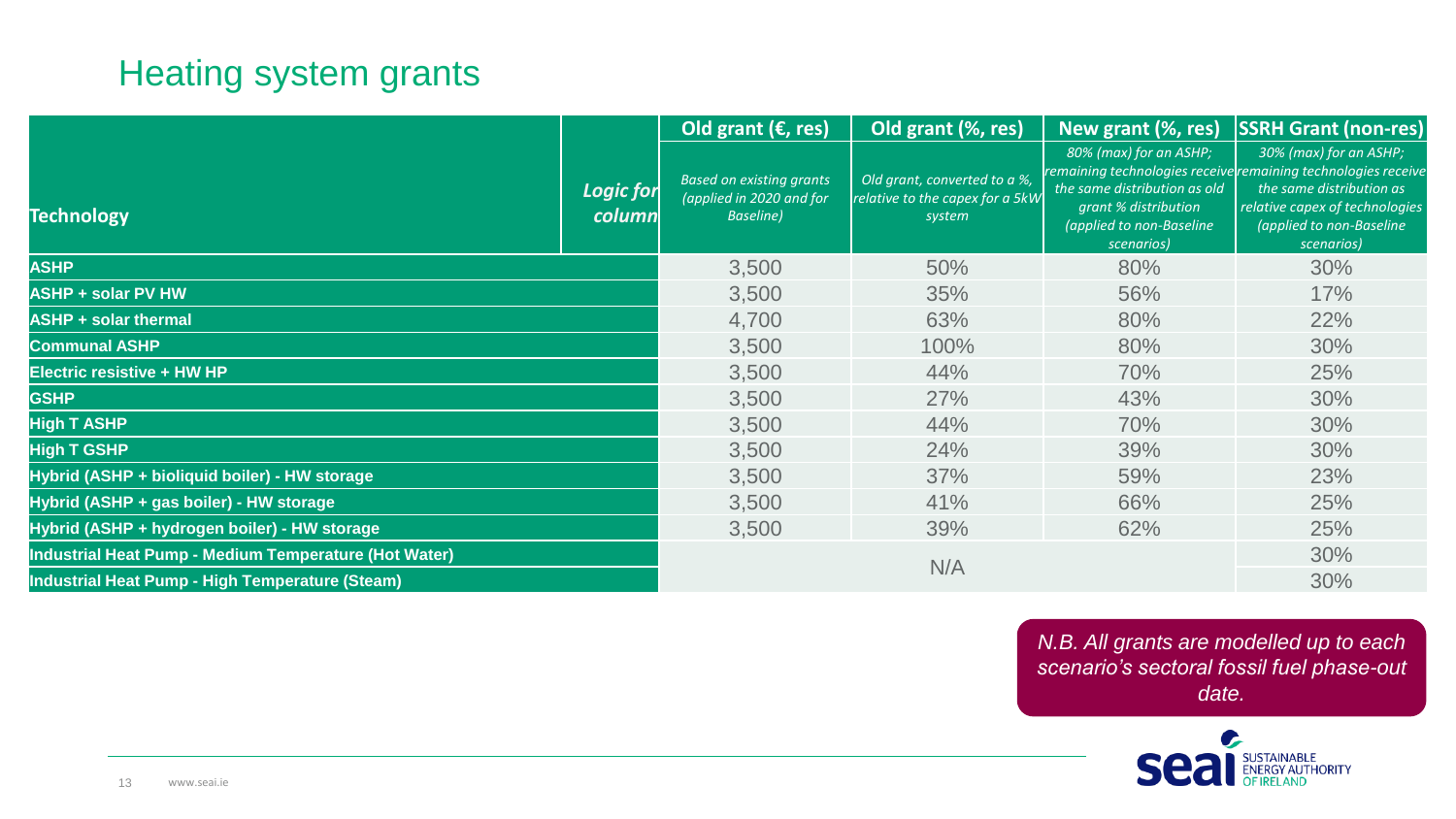#### Decision Making Frequency & Stock Turnover Rate – Residential Gas & Oil Boilers – **Rapid Progress**



- In Rapid Progress, because the 10-year turnover rate is not aligned to the lifetime of heating system being replaced (i.e. 15 years), we do not see an even yearly capex expenditure by consumers; we see drops in capex during the period after the whole stock turns over (i.e. after 10 years), but before the lifetime of the HSs purchased by the first 1/10<sup>th</sup> of consumers ends (i.e. after 15 years).
- The residential CF ban date is in 2032, but as seen from the above, does not affect the replacement rate as CF and RT systems all have a 15 year lifetime; the model outputs however may see increased [€/HS] from 2032 onwards.

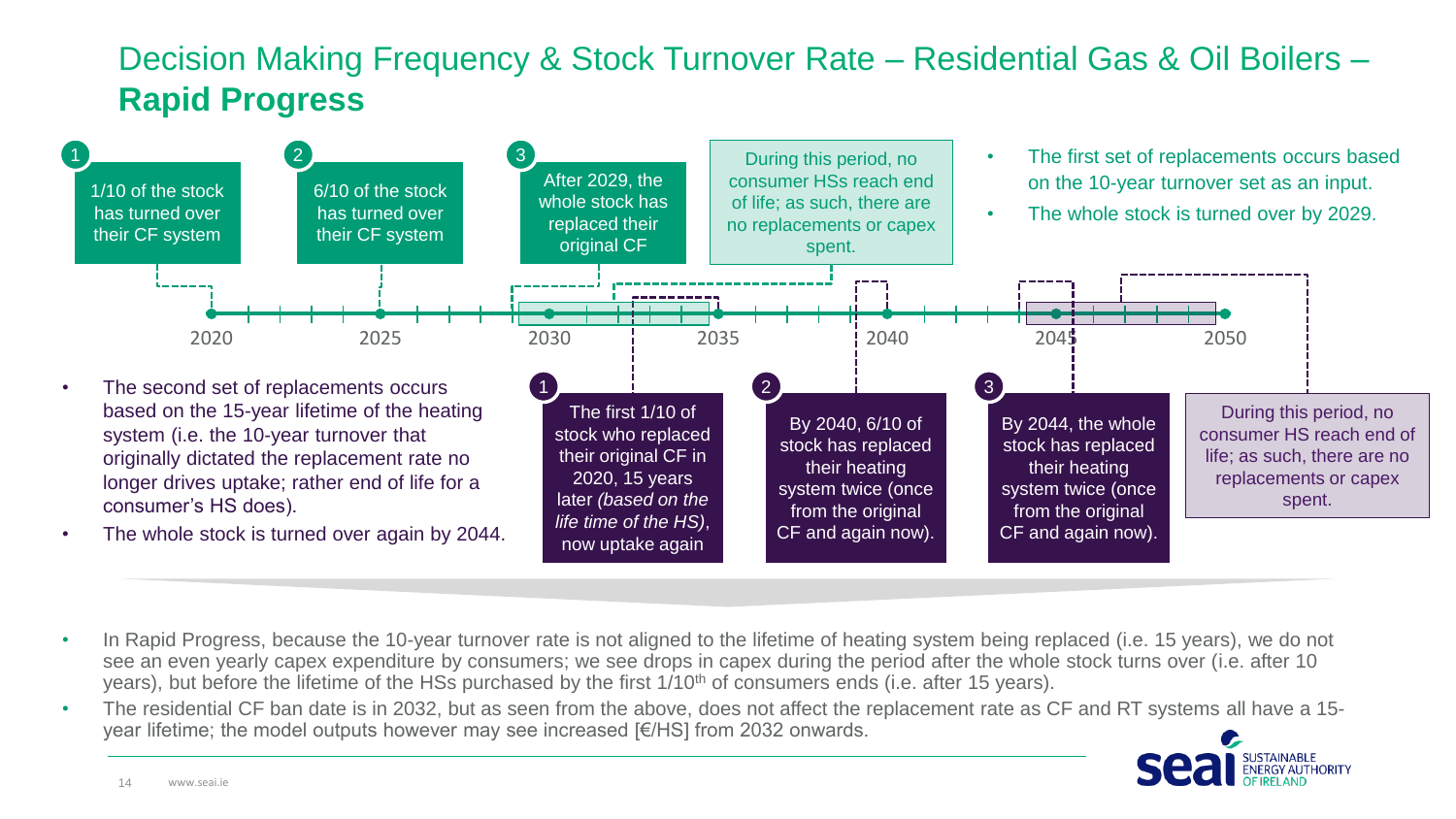#### Decision Making Frequency & Stock Turnover Rate – Residential Gas & Oil Boilers – **Other Scenarios**



- In these scenarios, because the 15-year turnover rate is aligned to the lifetime of heating system being replaced, we see an evenly spread-out output of capex over time (i.e. 1/15 of the stock is always purchasing a new HS in any given year).
- The residential CF ban date is in 2027, but as seen from the above, does not affect the replacement rate as CF and RT systems all have a 15-year lifetime; the model outputs however may see increased [€/HS] from 2027 onwards.

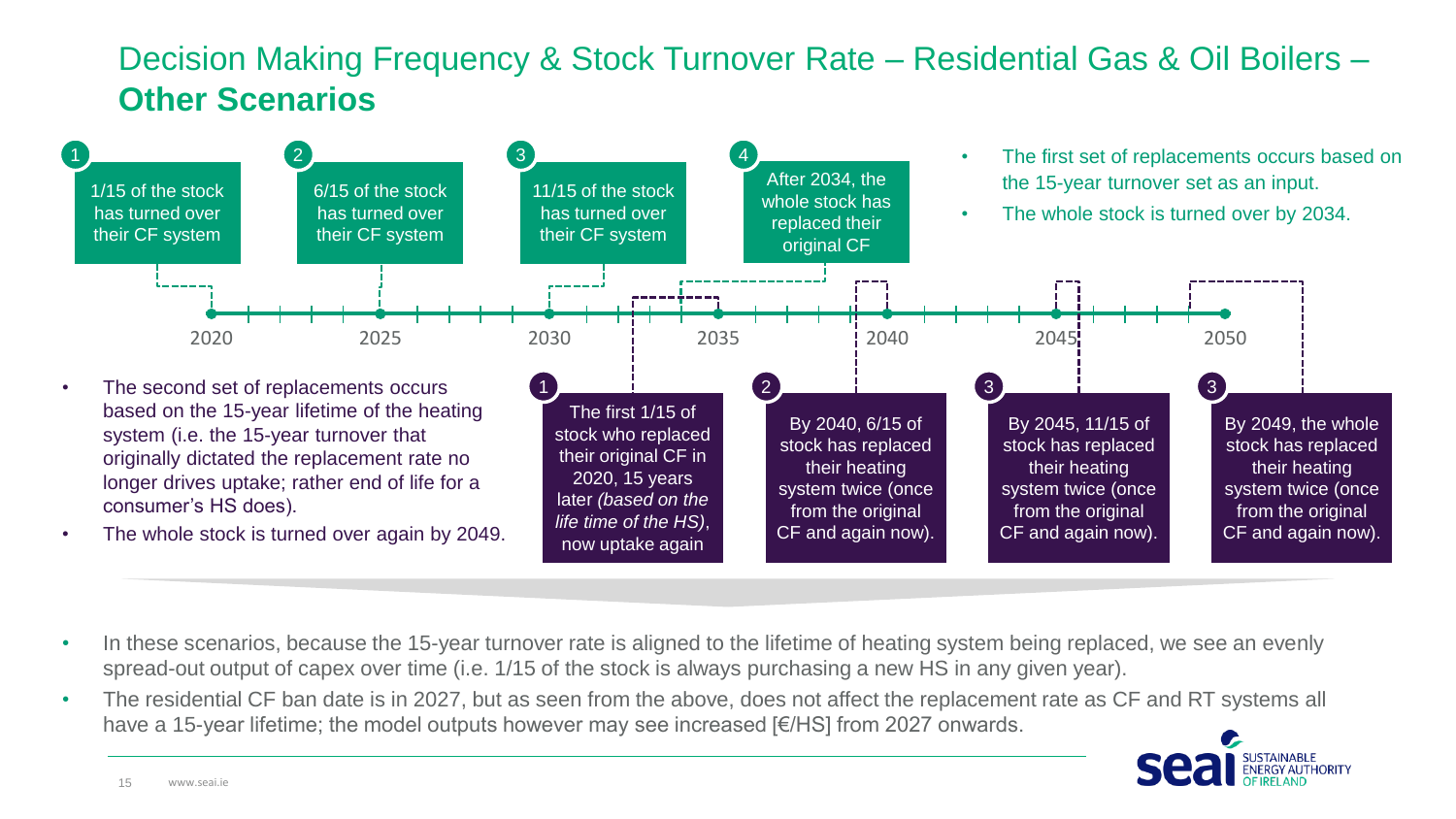#### CCS/BECCS illustrative timeline



#### CCS/BECCS capex spend timeline by counterfactual fuel

| <b>Counterfactual Fuel</b> | <b>Baseline</b> | <b>Decarbonised Gas</b> | High Electrification | <b>Balanced</b> | <b>Rapid Progress</b> |
|----------------------------|-----------------|-------------------------|----------------------|-----------------|-----------------------|
| <b>Non-bio waste</b>       |                 | $2035 - 2042$           | $2030 - 2042$        | $2030 - 2042$   | $2030 - 2042$         |
| <b>Bio waste</b>           |                 | $2035 - 2042$           | $2030 - 2042$        | $2030 - 2042$   | $2030 - 2042$         |
| <b>Bio fuel</b>            |                 | $2042 - 2048$           | $2030 - 2042$        | $2035 - 2042$   | $2030 - 2042$         |
| <b>Gas</b>                 | N/A             | $2028 - 2048$           | 2028                 | $2028 - 2048$   | $2028 - 2048$         |
| Oil                        |                 | $2028 - 2048$           | 2028                 | $2028 - 2048$   | $2028 - 2048$         |
| <b>Solid fuels</b>         |                 | $2035 - 2048$           |                      | $2030 - 2048$   | $2042 - 2048$         |



\*This timeline is illustrative and reflects only one possibility of deploying CCUS in the coming decades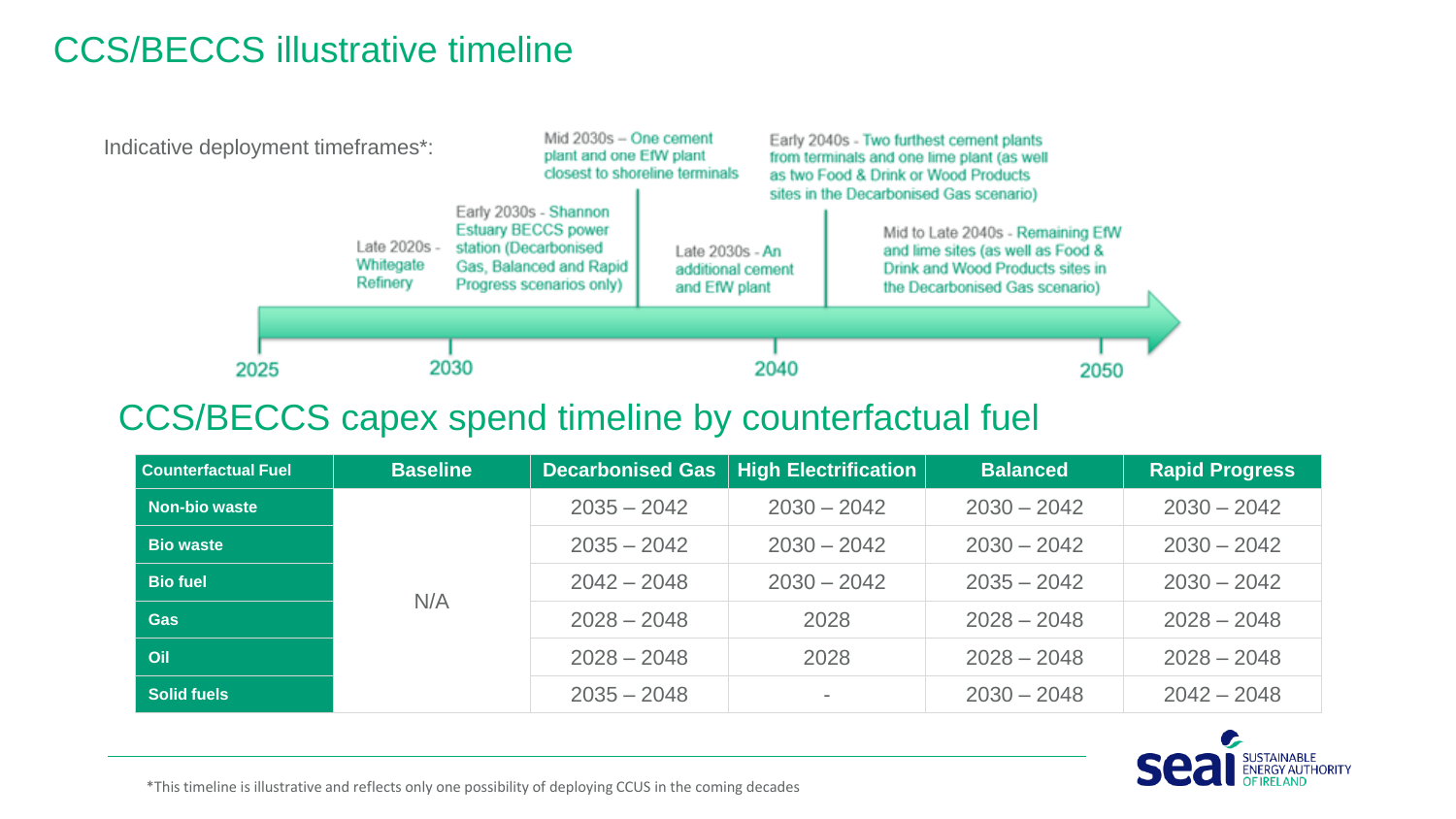#### Scenario narrative – overview

| <b>Category</b>    | <b>Decarbonised Gas</b>                                                                                                                                                                                                               | <b>High Electrification</b>                                                                                                                                                                                                                                                                                                                                           | <b>Balanced</b>                                                                                                                                                                                                                                                                  | <b>Rapid Progress</b>                                                                                                                                                                                                                                                                                                                                                           |
|--------------------|---------------------------------------------------------------------------------------------------------------------------------------------------------------------------------------------------------------------------------------|-----------------------------------------------------------------------------------------------------------------------------------------------------------------------------------------------------------------------------------------------------------------------------------------------------------------------------------------------------------------------|----------------------------------------------------------------------------------------------------------------------------------------------------------------------------------------------------------------------------------------------------------------------------------|---------------------------------------------------------------------------------------------------------------------------------------------------------------------------------------------------------------------------------------------------------------------------------------------------------------------------------------------------------------------------------|
| <b>Power</b>       | High uptake of gas CCS and BECCs, with<br>the latter's fuel stock mainly supplied by<br>imported solid biomass. Lower requirement<br>for green hydrogen deployment and RES-E<br>shares.                                               | High uptake of green hydrogen required to<br>decarbonise conventional generation. High<br>electricity demand requires highest roll-out<br>of variable renewable generation to reach<br>target RES-E shares.                                                                                                                                                           | Mix of technologies. Medium growth of<br>CCS, BECCs, and green hydrogen.                                                                                                                                                                                                         | Accelerated deployment of variable<br>renewables. Earliest deployment of<br>hydrogen (2030, in comparison to 2035 for<br>other scenarios with hydrogen). CCS and<br>BECCs play a role.                                                                                                                                                                                          |
| <b>Heat</b>        | The gas network is decarbonised using<br>green hydrogen, with electricity supplied via<br>wind farms co-located with electrolysers.<br>Off-gas homes are decarbonised via<br>electricity (heat pumps) or containerised<br>biomethane. | Heat pumps are the primary route to heat<br>decarbonisation in buildings in all areas.<br>Hard-to-decarbonise homes in rural areas<br>rely on solid biomass boilers. The gas<br>network is largely decommissioned, but<br>remains in urban areas to deliver<br>biomethane to hard-to-decarbonise<br>buildings. There is high deployment of DH in<br>heat-dense areas. | Mix of technologies. The gas grid is<br>decarbonised using green hydrogen, with<br>electricity supplied via wind farms co-<br>located with electrolysers. Off-gas buildings<br>are decarbonised via electricity (heat<br>pumps), solid biomass, and containerised<br>biomethane. | Buildings are primarily decarbonised via<br>electrification and the gas distribution grid is<br>decommissioned. There is high deployment<br>of DH in heat-dense areas.                                                                                                                                                                                                          |
| <b>Industry</b>    | Industrial heat is slanted towards a mix of<br>green hydrogen, fossil CCS, and BECCS,<br>which is supplied by a mix of domestic and<br>imported biomass. Electrification plays a<br>relatively limited role.                          | High reliance on electricity for<br>decarbonisation, with limited use of low<br>carbon gases. Relatively limited use of<br>bioresource and very limited CCS.                                                                                                                                                                                                          | Mix of technologies.                                                                                                                                                                                                                                                             | Rapid uptake of biomethane, prioritised for<br>industry and a relatively balanced mix of<br>other low carbon technologies. There is<br>early deployment of CCS in industry, relying<br>on a mix of bio feedstocks. Hydrogen is<br>available for industry from 2030. By 2050,<br>hydrogen and biomethane are delivered to<br>industry through parallel transmission<br>networks. |
| <b>Bioresource</b> | There is strong support for AD (both crops<br>and system deployment). The resulting<br>biomethane is containerised and used to<br>replace oil in off-gas buildings.                                                                   | Strong support for perennial energy crops<br>used to produce solid biomass. This is used<br>in industry and in rural hard-to-decarbonise<br>buildings.                                                                                                                                                                                                                | Mix of crops for AD and perennial energy<br>crops for solid biomass                                                                                                                                                                                                              | Reductions in the national beef herd lead to<br>more land being available to grow crops for<br>AD. The resulting biomethane is supplied to<br>the grid for use in industry. Some<br>biomethane may also be containerised for<br>the off-gas grid stock.                                                                                                                         |

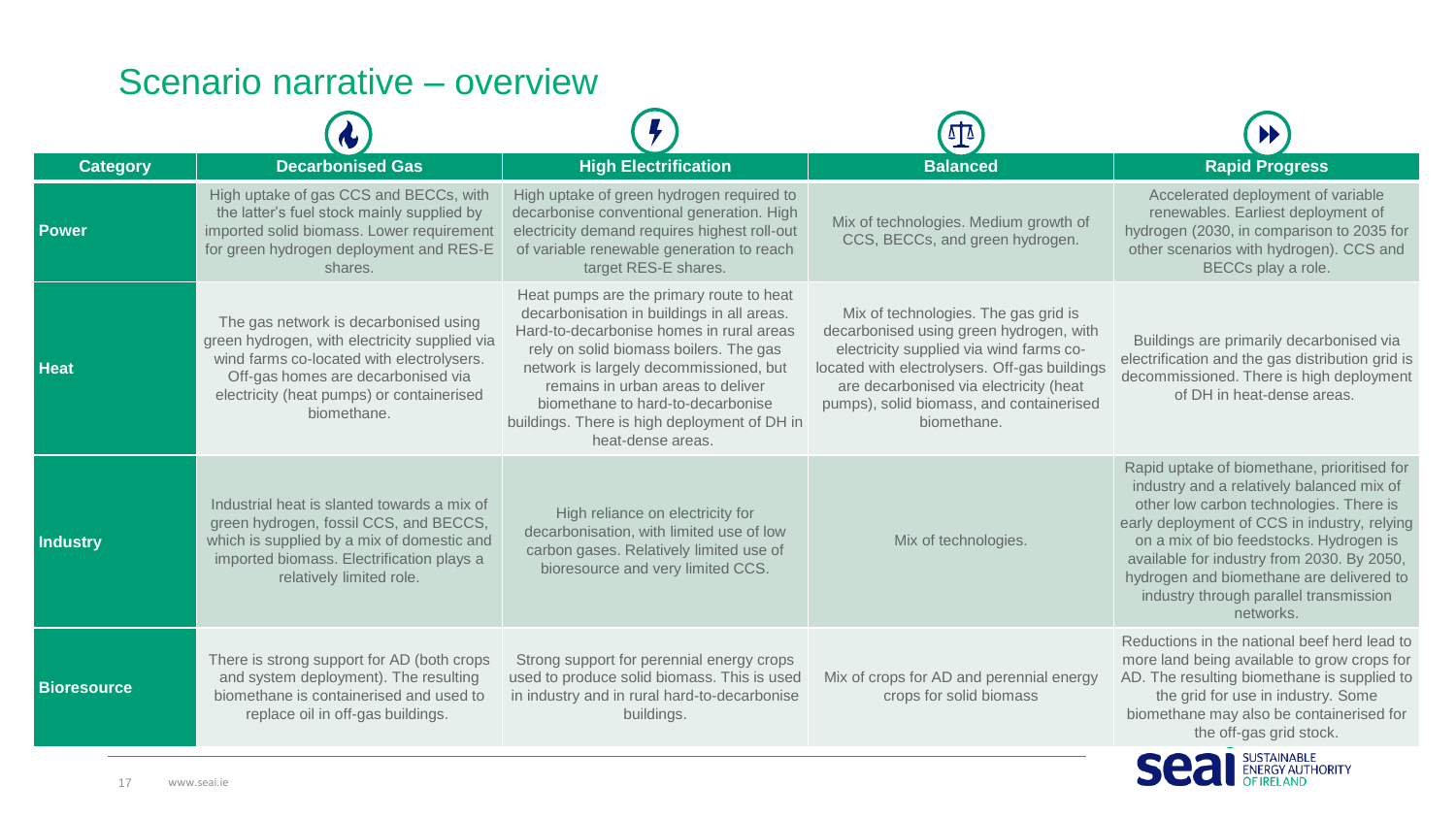#### Scenario narrative – buildings

|                                            | <u>ka.</u>                                                                                          |                                                                                                                                                                                                                                                                                                             | <b>IV</b>                                                                                                                                                                                                                       |                                                                                                                                                                                        | $\mathbb{Z}$                                                                  |                                                                                                                                  |
|--------------------------------------------|-----------------------------------------------------------------------------------------------------|-------------------------------------------------------------------------------------------------------------------------------------------------------------------------------------------------------------------------------------------------------------------------------------------------------------|---------------------------------------------------------------------------------------------------------------------------------------------------------------------------------------------------------------------------------|----------------------------------------------------------------------------------------------------------------------------------------------------------------------------------------|-------------------------------------------------------------------------------|----------------------------------------------------------------------------------------------------------------------------------|
| <b>Category</b>                            | <b>Baseline</b>                                                                                     | <b>Common to all alternative scenarios</b>                                                                                                                                                                                                                                                                  | <b>Decarbonised Gas</b>                                                                                                                                                                                                         | <b>High Electrification</b>                                                                                                                                                            | <b>Balanced</b>                                                               | <b>Rapid Progress</b>                                                                                                            |
| <b>Building</b><br>heating<br>technologies | - Existing policy<br>measures only<br>- Most remain fossil<br>boilers or direct<br>electric heating | - New dwellings to be NZEB from 1 Nov. 2019<br>- New buildings* to be NZEB from 1 Jan. 2019<br>Targets used to guide analysis (not assumed to be<br>achieved - uptake defined by policy simulation)<br>- At least 385K HPs by 2030<br>- 1,600GWh of renewable heat to 2025<br>- REDII heat target achieved. | - Buildings on gas grid use<br>boilers or hybrid heat pumps<br>(hydrogen). Buildings near to<br>the grid are connected as 'in-<br>fill.' Containerised biomethane<br>is available for off-gas hard-to-<br>decarbonise buildings | - Predominantly heat pumps<br>supported by direct electric<br>technologies<br>Hard-to-decarbonise buildings<br>use biomass and biomethane in<br>rural and urban areas,<br>respectively | - Mix of technologies                                                         | - Accelerated, notably to 2030<br>- Mix of technologies, with gas<br>distribution grid earmarked for<br>decommissioning by 2050. |
| <b>Energy</b><br><b>Efficiency</b>         | - Existing policy<br>measures only                                                                  | CAP targets (guide - not assumed to be achieved):<br>- 500,000 homes to BER B2 by 2030<br>- All public buildings to BER B by 2030<br>- 1/3 of commercial buildings to BER B by 2030                                                                                                                         | - More favourable policy<br>measures aiming to meet CAP<br><b>BER</b> targets                                                                                                                                                   | - Highly favourable policy<br>measures aiming to meet CAP<br>BER targets and surpass<br>these where required or where<br>cost-effective                                                | - More favourable policy<br>measures aiming to meet CAP<br><b>BER</b> targets | - Highly favourable policy<br>measures aiming to surpass<br>CAP BER targets                                                      |
| <b>Heat</b><br><b>networks</b>             | -Limited deployment                                                                                 | N/A                                                                                                                                                                                                                                                                                                         | - Relatively low deployment                                                                                                                                                                                                     | - Relatively high deployment                                                                                                                                                           | - Medium deployment                                                           | - Relatively high deployment                                                                                                     |

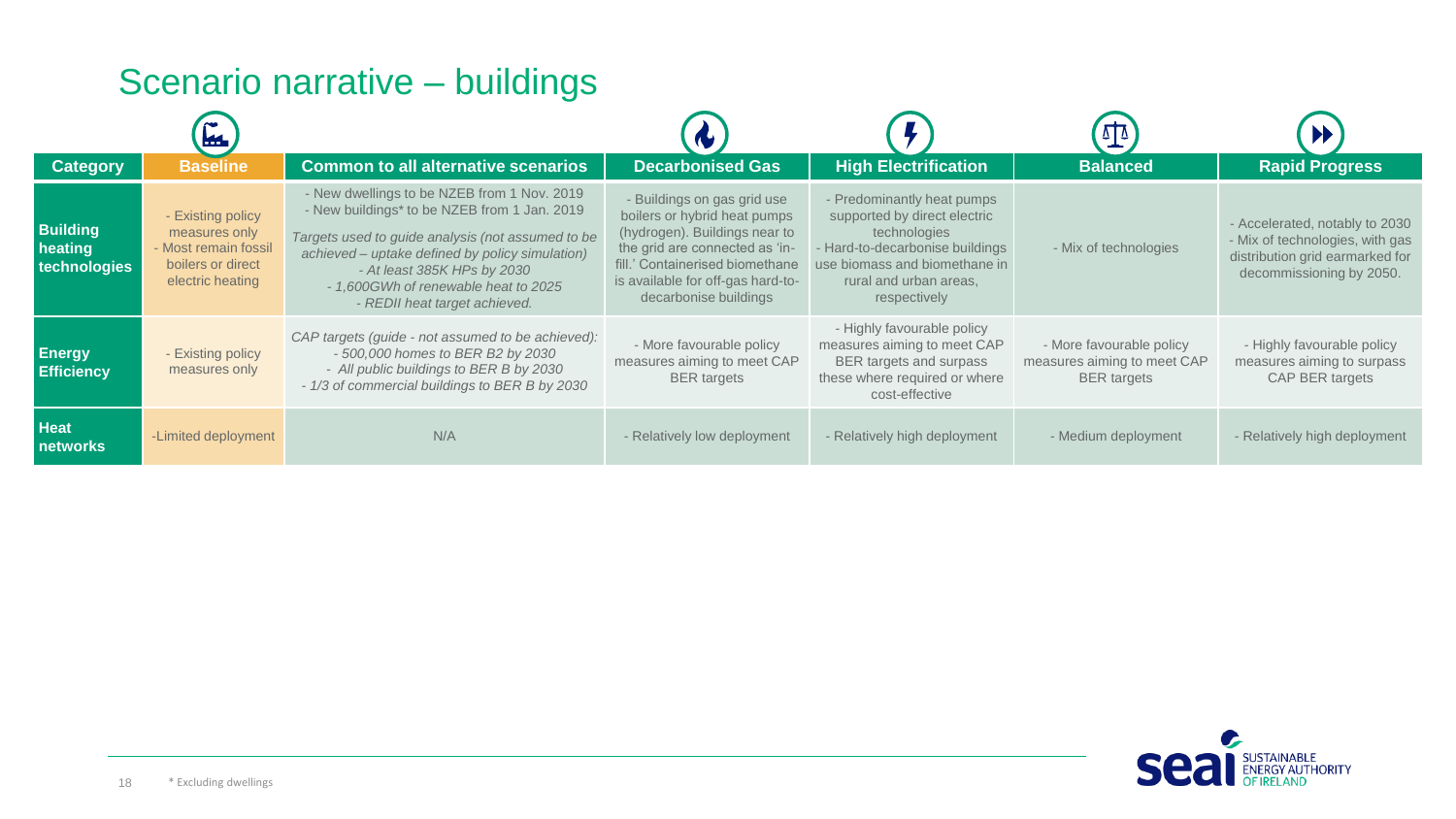#### Scenario narrative – gas grid and low carbon gases

|                                       | <u>ka.</u>                                                                            |                                                                                                      |                                                                                                                                   | $\Phi$                                                                                   |                                                                                                                                                                         |
|---------------------------------------|---------------------------------------------------------------------------------------|------------------------------------------------------------------------------------------------------|-----------------------------------------------------------------------------------------------------------------------------------|------------------------------------------------------------------------------------------|-------------------------------------------------------------------------------------------------------------------------------------------------------------------------|
| <b>Category</b>                       | <b>Baseline</b>                                                                       | <b>Decarbonised Gas</b>                                                                              | <b>High Electrification</b>                                                                                                       | <b>Balanced</b>                                                                          | <b>Rapid Progress</b>                                                                                                                                                   |
| <b>Gas grid</b><br>extent             | - Current gas grid<br>maintained, $\sim$ 700,000<br>connections                       | - Expansion of gas grid for<br>domestic/commercial connections<br>- Increased use of gas in industry | - Gas distribution network curtailed in<br>some areas due to reduced demand<br>- Significant reduction in demand from<br>industry | - Gas grid maintained although demand is<br>reduced.<br>- Reduced use of gas in industry | - Gas distribution grid is decommissioned<br>in the $2040s$                                                                                                             |
| <b>Gas grid</b><br><b>composition</b> | $-$ No H <sub>2</sub><br>- Existing production,<br>injection and use of<br>biomethane | - Green hydrogen                                                                                     | - Biomethane in remaining areas of gas<br>grid<br>- H2 production only for electricity grid<br>services                           | - Green hydrogen                                                                         | - 1,600GWh of biogas use across the<br>heat and transport sectors by 2030<br>By 2050 biomethane and hydrogen are<br>delivered through parallel transmission<br>networks |

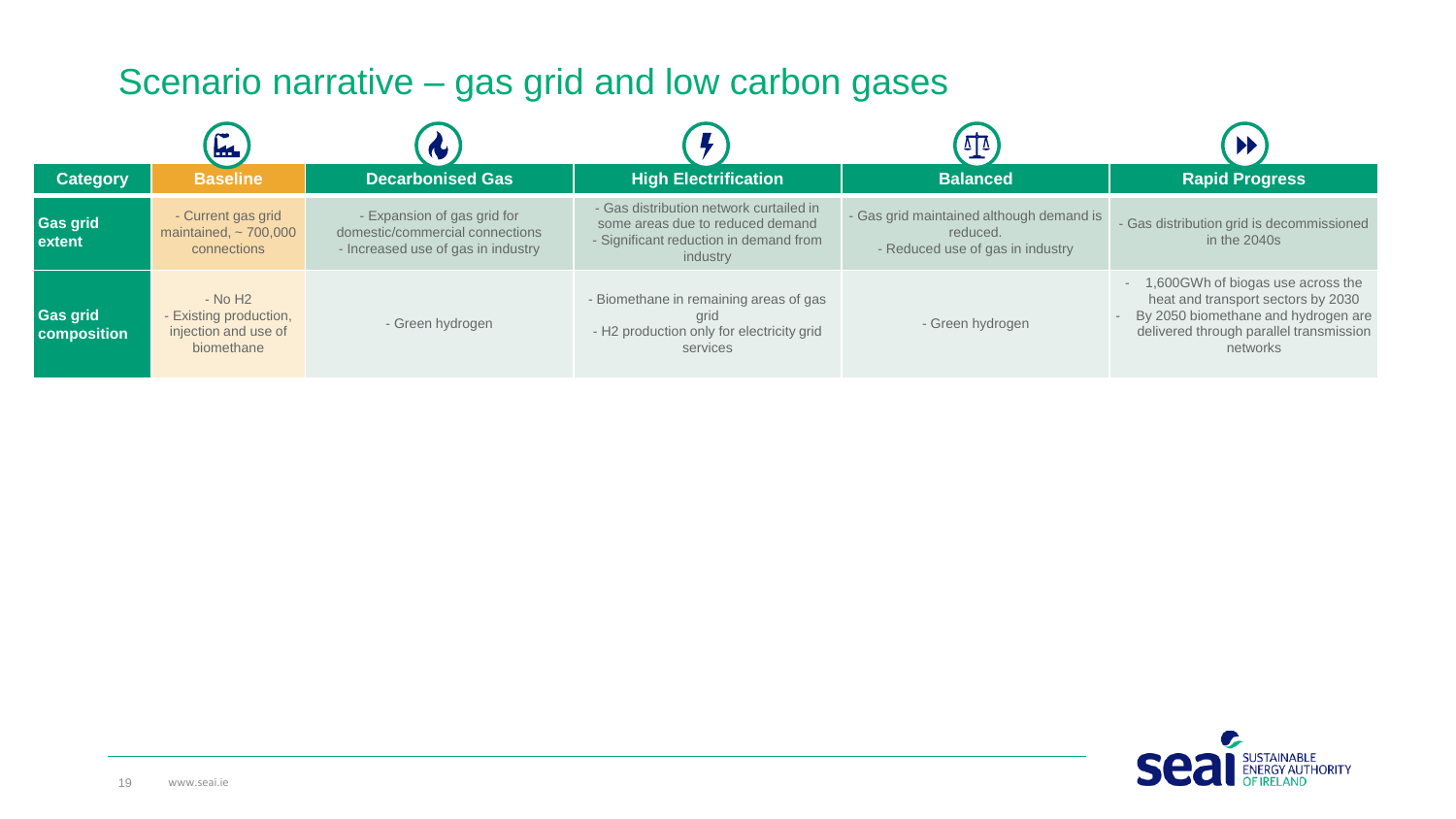#### Scenario narrative – industry & power

| ka,                              |                                                                                   |                                                                                              | N.                                                                                              |                                                                                                                                 | $\Delta$                                                                                                                                  |                                                                                                                                                                                                                                      |  |
|----------------------------------|-----------------------------------------------------------------------------------|----------------------------------------------------------------------------------------------|-------------------------------------------------------------------------------------------------|---------------------------------------------------------------------------------------------------------------------------------|-------------------------------------------------------------------------------------------------------------------------------------------|--------------------------------------------------------------------------------------------------------------------------------------------------------------------------------------------------------------------------------------|--|
| <b>Category</b>                  | <b>Baseline</b>                                                                   | <b>Common to all</b><br>alternative<br><b>scenarios</b>                                      | <b>Decarbonised Gas</b>                                                                         | <b>High Electrification</b>                                                                                                     | <b>Balanced</b>                                                                                                                           | <b>Rapid Progress</b>                                                                                                                                                                                                                |  |
| <b>Industrial</b><br><b>Heat</b> | - Slow progress,<br>industrial applications<br>remain fossil, some<br>efficiency. | Some sites choose the<br>same options in all<br>scenarios as options<br>are highly favoured. | - High share of industrial processes<br>using low carbon gas<br>- Lower efficiency improvements | - Low T applications nearly all<br>electrified.<br>- Some H2/CCS for High T<br>applications.<br>- High efficiency improvements. | - Low T applications mostly electric<br>- Biomethane and/or H2 at core sites<br>(high-temp, non-CCS)<br>- Medium efficiency improvements. | - Low T applications nearly all<br>electrified (low cost electricity).<br>Biomethane prioritised for<br>transmission-connected industry.<br>Hydrogen becomes available for<br>industry from 2030.<br>- High efficiency improvements. |  |
| <b>BECCS</b>                     | <b>None</b>                                                                       | N/A                                                                                          | - High BECCS in power<br>- Medium-high BECCS in industry<br>$-$ ~9 MtCO2 -ve emissions in 2050  | - Limited BECCS in power<br>- Limited/no BECCS in industry<br>$ -1$ MtCO2 -ve emissions in 2050                                 | - Medium BECCS in power<br>- Medium BECCS in Industry<br>$-$ ~5 MtCO2 -ve emissions in 2050                                               | - Medium BECCS in power<br>- High industry BECCS<br>$-$ ~6 MtCO2 -ve emissions in 2050                                                                                                                                               |  |
| <b>Fossil CCS</b>                | <b>None</b>                                                                       | N/A                                                                                          | - Highest level of Industrial CCS<br>- High CCS in power                                        | - Later & limited scale industrial CCS<br>- No CCS in Power                                                                     | - Core large industrial sites<br>- Medium Power CCS                                                                                       | - Medium Industrial CCS, earlier<br>- Limited CCS in Power                                                                                                                                                                           |  |

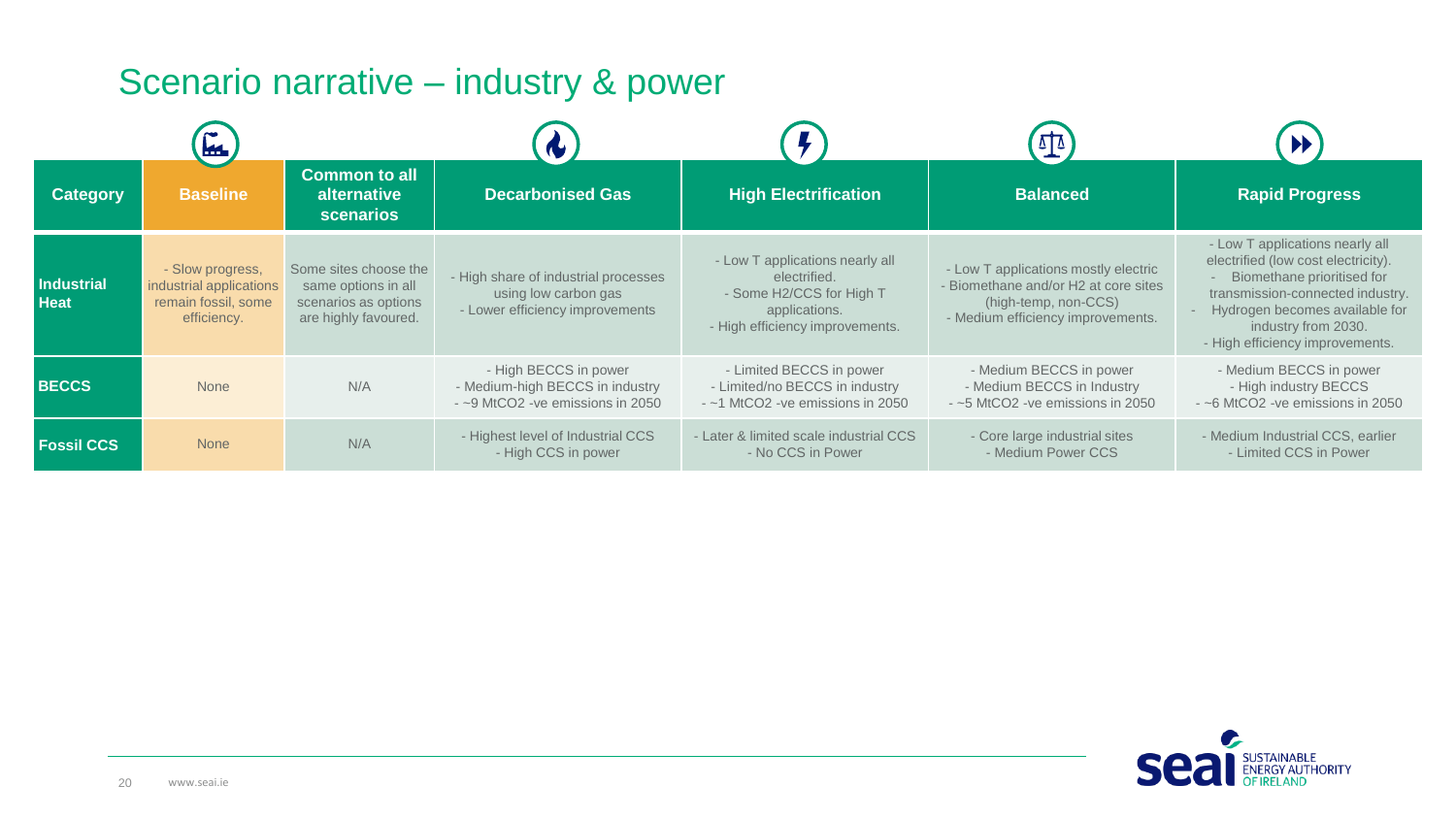#### Scenario narrative – bioenergy